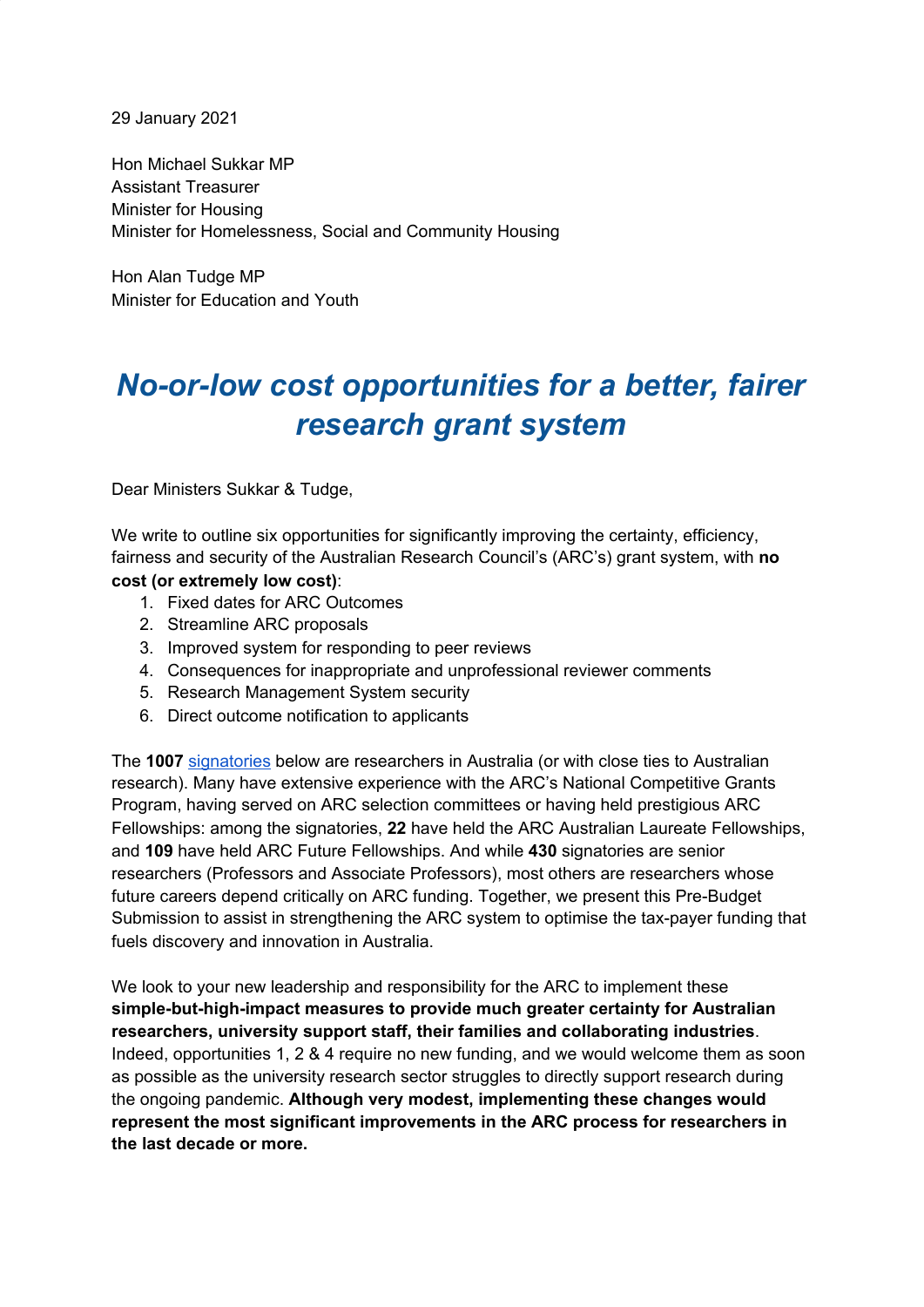Yours sincerely,

**Prof. Matthew Bailes**, 2015 ARC Australian Laureate Fellow, Director of ARC Centre of Excellence for Gravitational Wave Discovery, Professor of Astrophysics

**Prof. Jodie Bradby**, 2014 ARC Future Fellow, Professor of Physics

**Prof. Michelle Coote**, 2017 ARC Georgina Sweet Australian Laureate Fellow, Professor of **Chemistry** 

**Prof. Tamara Davis AM**, 2018 ARC Australian Laureate Fellow, Professor of Astrophysics **Prof. Peter Goodyear**, 2010 ARC Australian Laureate Fellow, Professor of Education

**Prof. Peter Harrison**, 2015 ARC Australian Laureate Fellow, Professor of History

**Prof. Lesley Head**, 2009 ARC Australian Laureate Fellow, Professor of Geography

**Prof. Nalini Joshi**, 2012 ARC Georgina Sweet Australian Laureate Fellow, Professor of **Mathematics** 

**Prof. Geoffrey McFadden FAA FASP FASM**, 2017 ARC Australian Laureate Fellow, Professor of Malaria & Marine Biology

**Prof. Belinda Medlyn**, 2019 Georgina Sweet Australian Laureate Fellow, Professor of Ecosystem Modelling

**Prof. Craig Moritz**, 2011 ARC Australian Laureate Fellow, Professor of Biology **Prof. Lynette Russell AM**, 2019 Kathleen Fitzpatrick Australian Laureate Fellow, Professor of Australian Indigenous Studies

**Prof. Martina Stenzel**, 2020 ARC Australian Laureate Fellow, Scientia Professor of **Chemistry** 

**Prof. Chris Turney**, 2011 ARC Australian Laureate Fellow, Professor of Earth Science and Climate Change

**Prof. Enrico Valdinoci**, 2019 ARC Australian Laureate Fellow, Professor of Mathematics **Prof. Toby Walsh**, 2020 ARC Australian Laureate Fellow, Scientia Professor of Artificial Intelligence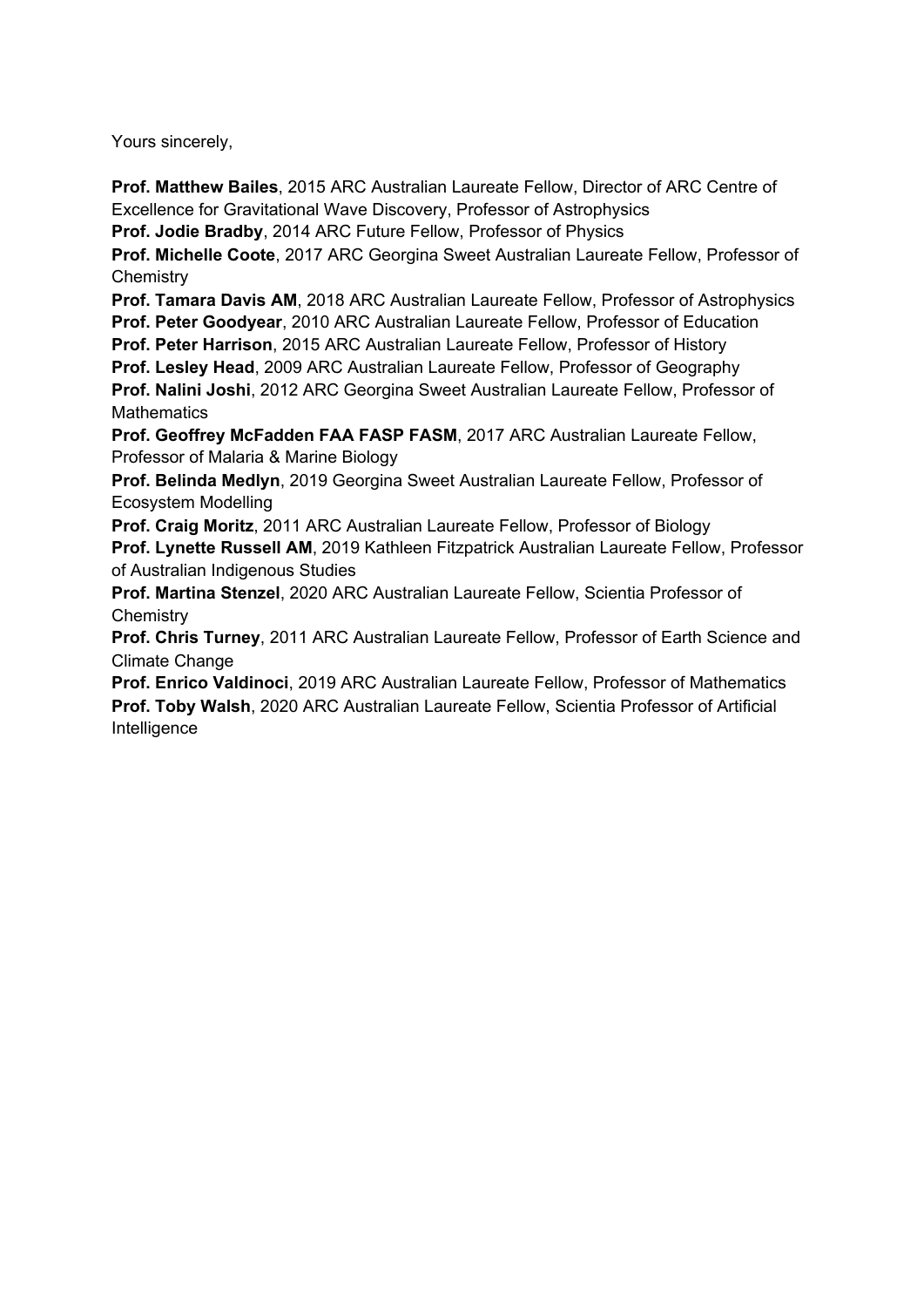# **Executive Summary**

The research grants provided through the Australian Research Council (ARC) are a vital lifeline for the non-medical research sector in Australia, particularly at this time of heightened uncertainty and even scarcer resources due to the COVID–19 pandemic. In a highly competitive international research landscape, even small uncertainties, barriers or disadvantages can set Australian researchers considerably behind the cutting edge. Now, more than ever, it is important to streamline the ARC grant process, removing unnecessary uncertainties and administrative burdens where possible.

We the undersigned present **six simple opportunities to considerably improve the certainty, efficiency, fairness and security of ARC's research grant system**:

- 1. Fixed dates for ARC Outcomes (no cost)
- 2. Streamline ARC proposals (no cost)
- 3. A fairer, more efficient system for responding to peer reviews (no or low cost)
- 4. Put inappropriate and unprofessional reviewers on notice (no cost)
- 5. Update Research Management System security (no or low cost)
- 6. Notify applicants directly of outcomes via email (no or low cost)

**Most of these opportunities require no new funding.** Some may require very small amounts of additional administrative or IT funding for the ARC, but **we estimate implementing all solutions would require less than (approx.) 0.4% of the ARC's operations budget in the first year (approx. \$100k)**, with likely no ongoing costs (or extremely little).

# **Opportunities**

International leadership in research requires efficient, supportive funding systems. Direct support for research through the ARC is crucial, and COVID–19 has put a fine point on this: universities' ability to fund research has evaporated, so ARC funding for non-medical research has become more important than ever. Yet **aspects of the ARC's process involve unnecessary, additional uncertainties that complicate and burden Australia's research sector** compared to systems in other research-intensive countries. This often **leads to the best researchers leaving Australia or staying away, cutting short and diminishing the Government's previous investments** in their education and Australia's universities and research system. Even seemingly simple, no-or-low cost improvements can boost Australian researchers' competitiveness in cutting-edge international research.

The community of researchers signing this Pre-Budget Submission have identified several simple, **no-cost (or extremely low cost) opportunities** that will increase certainty in the ARC process and reduce waste across the research sector. These may seem small, but **taken together – and multiplied across the thousands of applicants to ARC grant schemes – they will strengthen Australia's research sector,** in these difficult times, by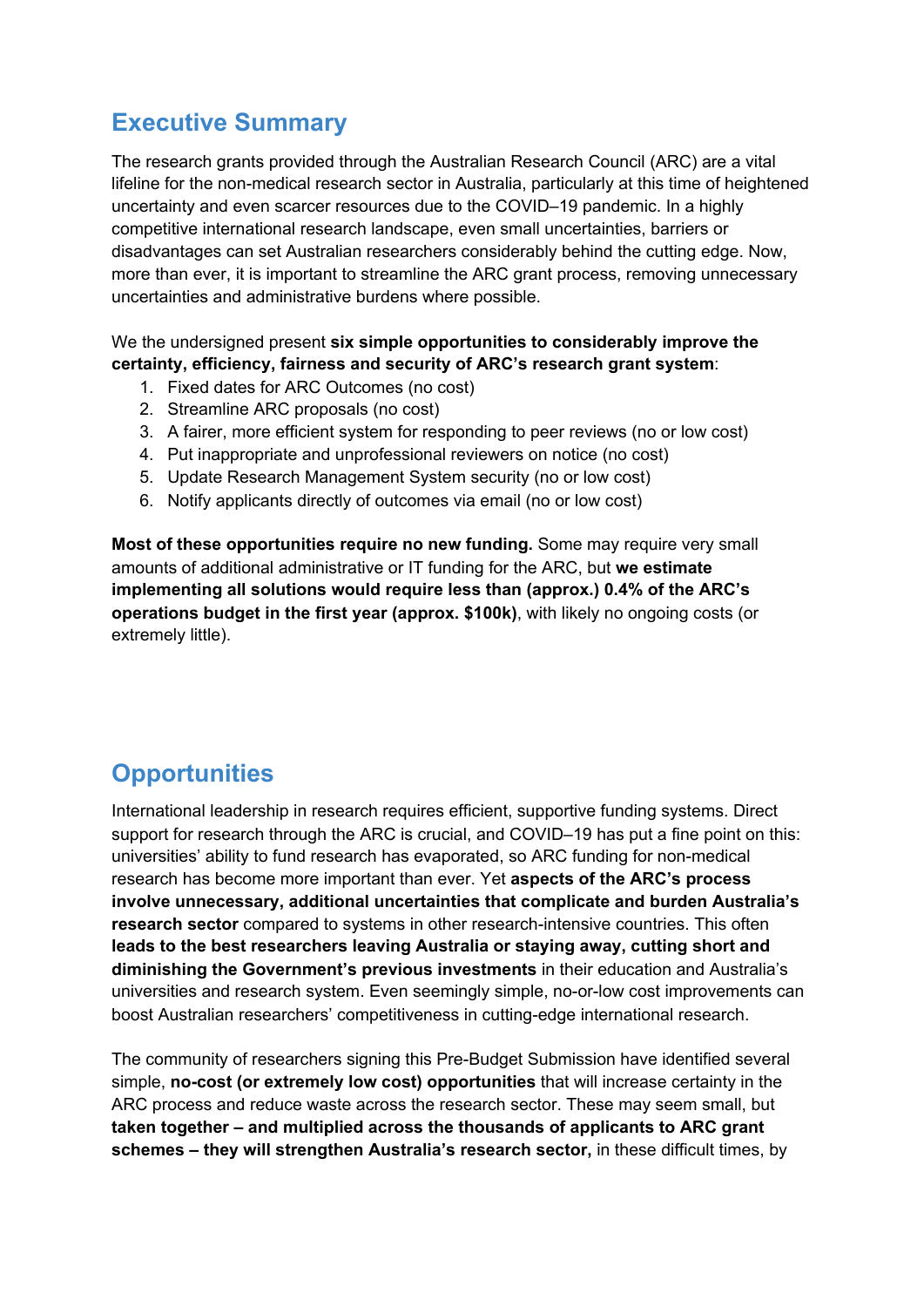allowing universities and researchers to plan and focus on the research that tax-payers have funded.

The opportunities are summarised below. More detail is provided for some opportunities in the following section ("[Further](#page-5-0) details").

#### **1. Fixed dates for ARC Outcomes (no cost)**

ARC grants directly fund research. Knowing when funding will be available, should a grant proposal be approved by the Minister for Education and Youth (hereafter, the Minister), is absolutely critical information for planning a huge range of activities related to research: committing capital and staff resources to that project, hiring, pursuing supporting funding opportunities, declining alternative research directions, focussing staff on specific tasks, university support staffing, etc. Planning these activities would increase the competitiveness of Australian researchers. Contingency planning in case ARC funding is not approved is just as important, especially for planning to improve or redirect efforts to secure funding, or refocus on other projects.

However, Australian researchers cannot optimally plan in these ways – and therefore lose competitive edges internationally – because the dates on which ARC outcomes are to be released are not known in advance. **The research sector would gain enormous certainty, and ability to plan and optimise its competitiveness, if the date each grant scheme's outcomes would be announced was fixed and advertised when that scheme first opened (or before).**

**No funding is required to implement this.** The only requirement is a commitment from the Minister to the ARC about the time period required to approve the ARC's recommendations for funding. See "*[Further](#page-5-0) details*" below.

#### **2. Streamline ARC proposals (no cost)**

Proposals for ARC funding have become extremely long. For example, **a typical Discovery Project grant proposal requesting just \$500,000 to hire a single person for 3 years will be approx.** *80 pages long*. Of course, in a competitive grant system, where reviewers attempt to discern the best 20–30% of proposals, some room is needed to explain the core importance and significance of the proposed research. However, ARC proposals have become far too long to write, and too long and complex for 4–7 reviewers to comprehensively read and compare to others in any efficient way. This wastes time but is also detrimental to quality and fairness: reviewers often do not read the proposals fully, so unconscious biases prevail.

There are many ways in which ARC proposals could be streamlined. **We recommend that the ARC be tasked with conducting a community consultation about the best ways to do this, with a genuine commitment to reducing the quantity of written material to be assessed by reviewers by** *at least* **30%.** Comparison with highly-performing international systems, such as Switzerland's<sup>1</sup>,

<sup>&</sup>lt;sup>1</sup> The main grant scheme administered by the Swiss National Science Foundation, for example, includes simplified budgets (with many standardised items, like researcher hiring costs) and very brief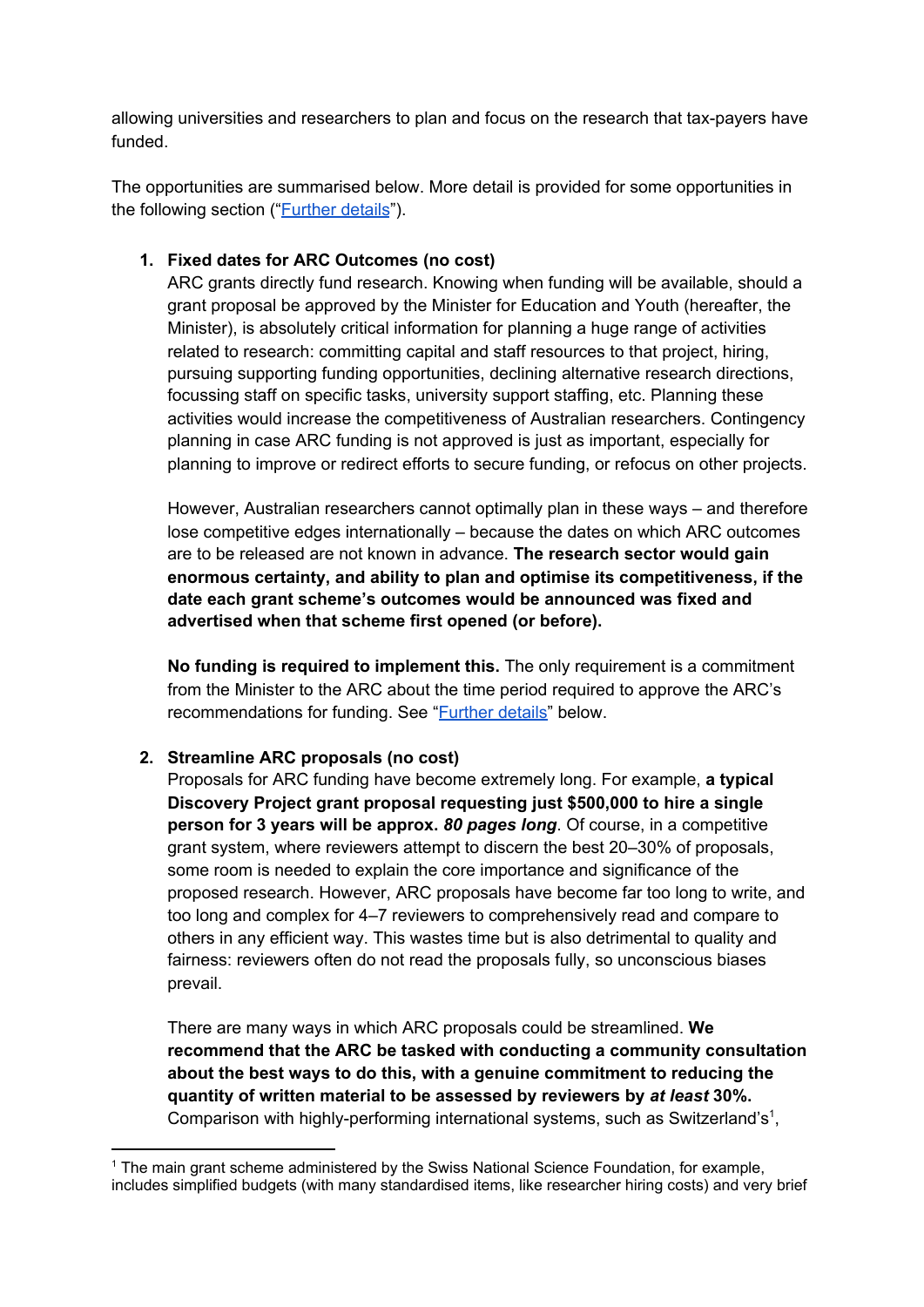would also be beneficial. The ARC conducts various community consultations each year, so this measure is no-cost. However, the ARC should genuinely and directly seek input from researchers instead of only university research offices and/or members of the ARC College. Further comments about this proposal are made in the "[Further](#page-5-0) details" section below.

**3. A fairer, more efficient system for responding to peer reviews (no or low cost)** Upon receiving peer reviews of their grant proposals, applicants may submit a rejoinder to address the reviewers' concerns. The rejoinders are available to the ARC staff and ARC College members who ultimately determine the ranking of proposals. Currently, applicants have **just 3 days** to alert the ARC to "inappropriate" reviewer comments, i.e. those that are manifestly "defamatory, discriminatory, biased or conflicted". Further, the **ARC has no process at all for researchers to flag grossly** *unprofessional* **reviews** – those not strictly "inappropriate" but which any reasonable researcher would disqualify from informing the ARC College's ranking of proposals.

**To strengthen the rejoinder process and increase both its fairness and efficiency, we recommend that applicants be able to simply flag potentially "inappropriate" and/or "unprofessional" reviewer comments and respond to them separately in a supplementary rejoinder.** The ARC staff and ARC College members would then judge these comments and include the supplementary rejoinder if required. This would completely avoid the need for the "3 day system" currently employed, easing the problems this creates for affected researchers, diminishing the administrative burden on the ARC, and producing a better, fairer, more collegiate rejoinder system. More details of the proposed system are provided in "[Further](#page-5-0) [details"](#page-5-0) below.

**4. Put inappropriate and unprofessional reviewers on notice (no cost)**

Currently, there are no real repercussions for reviewers who submit inappropriate or unprofessional reviews. Given the importance to career opportunities of gaining ARC grants, such irresponsible behaviour can completely ruin promising careers. Consequences need to be introduced to curb this behaviour and improve the peer review system for all. **We recommend three simple, no-cost means of addressing this**:

- Reviewers whose comments have been judged as inappropriate or unprofessional should be informed of this by the ARC after the grant scheme outcomes are announced.
- The ARC should publish the number of inappropriate and unprofessional reviewers at each university (broken down by grant scheme) each year. The ARC already publishes a table showing the number of reviewers at each university each year, so adding this new information would be simple: [https://www.arc.gov.au/policies-strategies/policy/statement-support-assessors](https://www.arc.gov.au/policies-strategies/policy/statement-support-assessors-within-national-competitive-grants-program/2020-assessor-data-report) [-within-national-competitive-grants-program/2020-assessor-data-report.](https://www.arc.gov.au/policies-strategies/policy/statement-support-assessors-within-national-competitive-grants-program/2020-assessor-data-report)

curriculum vitaes of the applicants and straight-forward descriptions of their expertise and roles in the proposed project. However, much more room is given over to describing the project itself, which we do not think is necessary.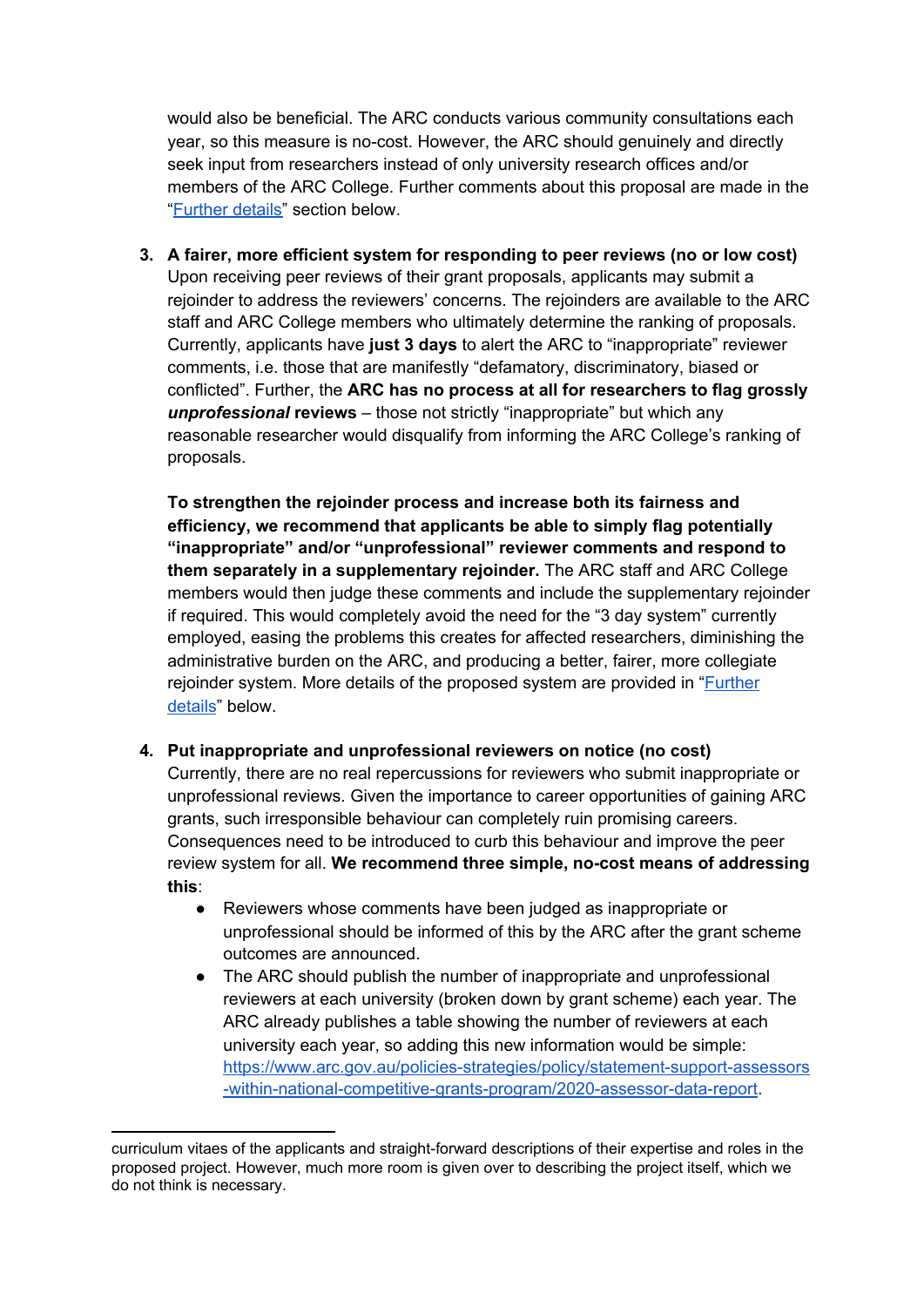● We suggest that repeat offenders be reported to their university's Deputy Vice-Chancellor for Research, barred from reviewing applications for 2 years, and, if the behaviour continues, perhaps barred from applying for ARC funding for a period of time (e.g. 1 year), or other similar sanction.

This proposed approach would ensure that reviewers know their behaviour is inappropriate and/or unprofessional, incentivise universities to train their research staff in providing appropriate reviews, and remove repeat offenders if required.

#### **5. Update Research Management System security (no or low cost)**

The ARC's Research Management System (RMS) is the interface for applicants to prepare and submit grant applications. It needs to be secure, as it holds personal details, intellectual property and potentially commercial-in-confidence information. However, the user security of the RMS is questionable and out of date: it relies on mandated, frequent password changes. Modern databases holding such sensitive information use 2-factor authentication instead. We recommend a small, one-off investment in a security upgrade for RMS to move to 2-factor authentication, though it is possible that such an upgrade can be undertaken within the ARC's existing administration budget.

**6. Notify applicants directly of outcomes via email (no or low cost)**

Currently, applicants are not directly informed of the outcomes of their grant proposals. Instead, a list of approved grants appears on a public-facing section of the Research Management System, and the ARC issues a tweet sometime later (usually an hour or more). There is not even a user alert system within RMS to email or otherwise notify an applicant that an outcome for their grant proposal is available to view within RMS. We recommend that the RMS system be used to directly notify applicants of their outcome immediately once it is available. This should involve no cost (it should be trivial for a large database system like RMS) or may require a small upgrade.

### <span id="page-5-0"></span>**Further details**

**1. Fixed dates for ARC Outcomes (no cost)**

**A fixed outcome release date could be enacted by a simple commitment from the Minister to approve the ARC's recommendations for a grant scheme within** 2 weeks<sup>2</sup>. The ARC plans a fixed time-line for each grant scheme well ahead of its opening for proposals; that is, the ARC knows when it will send its recommendations for funding to the Minister. With a 2-week approval period agreed with the Minister,

<sup>2</sup> In practice, previous Ministers have often approved these recommendations within days, as shown in the records released under the ARC Senate Order, [https://www.arc.gov.au/about-arc/reporting/senate-requirements/agency-grants-senate-order](https://www.arc.gov.au/about-arc/reporting/senate-requirements/agency-grants-senate-order-arc-grant-recommendations) [-arc-grant-recommendations.](https://www.arc.gov.au/about-arc/reporting/senate-requirements/agency-grants-senate-order-arc-grant-recommendations)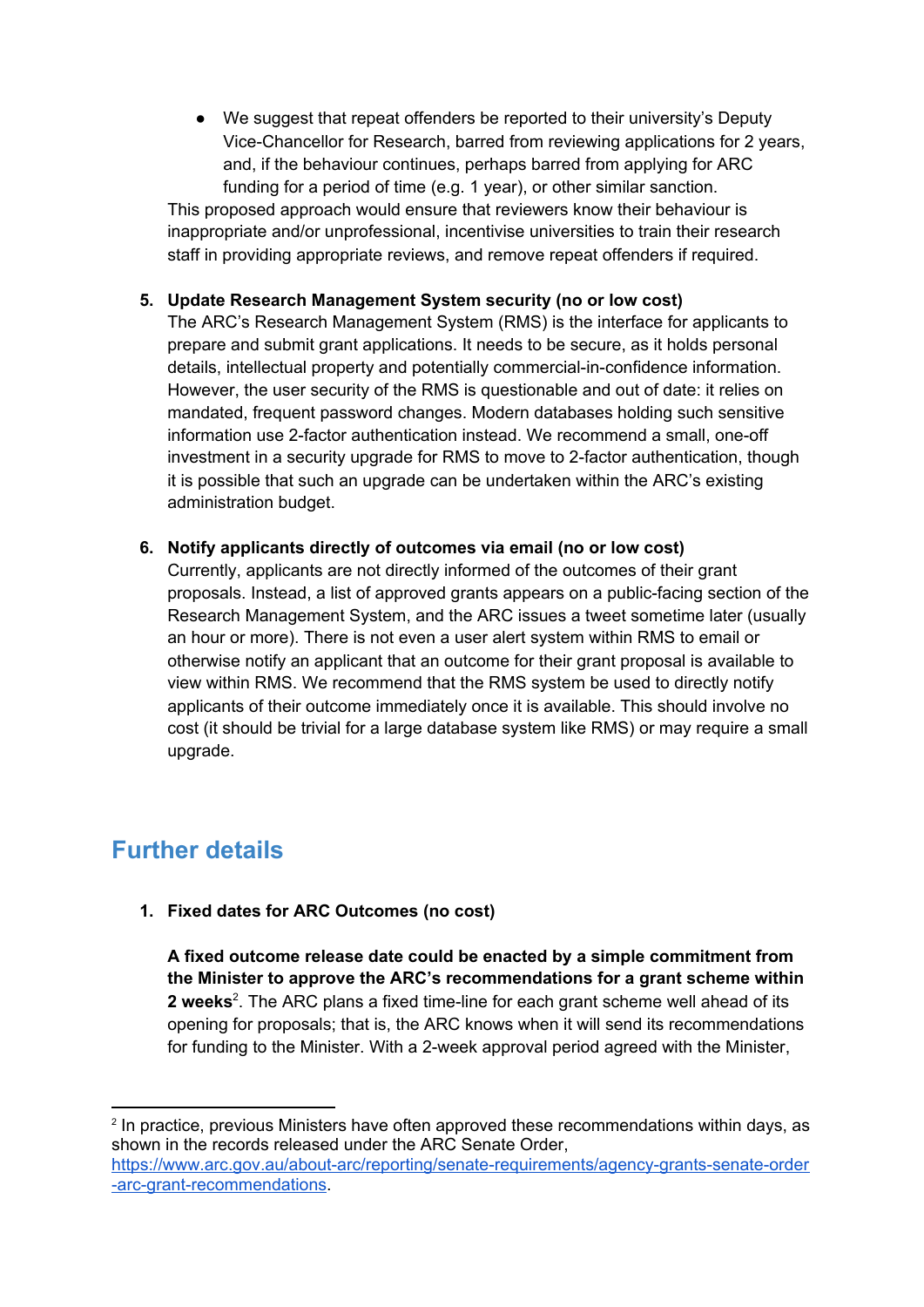the ARC could **fix and advertise the outcome date for each scheme when it first opens** (or even well beforehand, to further increase certainty).

Currently, the date on which the outcomes of a grant scheme will be communicated to researchers is not specified. This prevents essential planning around staffing, equipment purchases and national and international collaborations. Without knowing when fellowship grant outcomes will be known, many applicants are forced to accept other positions, often outside Australia. This simple problem leads to numerous channels of waste, missed opportunities and uncertainty that cripple the research sector's ability and productivity, diminishing our leadership of new ideas, ventures and collaborations around the world. Some of the problems stemming from the lack of fixed ARC outcome dates were described by an Australian researcher here: <https://researchwhisperer.org/2019/11/05/announcement-delays>

**The simple, no-cost solution of fixing dates for ARC outcomes would provide a wealth of benefits to researchers, universities, collaborating industries and even the ARC itself.** For example, fellowship applicants would know which alternative hiring opportunities to apply for, and be able to inform those employers about the time-frame. Those seeking funding for teams, or laboratories, could inform staff about the outcome dates, allowing all those staff, and their families, to plan contingencies. Universities could plan staffing loads more effectively for the flurry of activity required after outcomes are released. Industry partners could plan for contributing staff, equipment and capital. **The benefits are wide-ranging and so numerous that it quickly becomes apparent how wasteful and uncertain the current system is, and how easily it can be improved.**

#### **2. Streamline ARC proposals (no cost)**

**Reducing ARC proposal lengths** *at least 30%***, by streamlining or removing the least important parts, would recover more than 100 working years of researchers' time, each year**. We therefore recommend that the ARC conducts an urgent community consultation to establish and implement the best ways to reduce the work required for ARC proposals. The highest priorities would be the largest schemes (by number of applications): Discovery Projects, Future Fellowships and Discovery Early Career Researcher Awards.

The amount of time researchers spend writing ARC proposals, and how long reviewers spend assessing them, is extraordinary. To see this, consider the approx. 3500 Discovery Project proposals submitted each year. Each one requires at least 1 month of researcher and support staff time to prepare. **That is 300 working years for this one grant scheme alone.** The three schemes listed above also have extremely low success rates: typically just one in 5 proposals are approved for funding. The scale of wasted effort in preparing and reviewing such long (80-page) proposals, most of which will not be funded, is therefore staggering. Streamlining ARC proposals is clearly paramount to increasing Australian researchers' competitiveness internationally.

**3. A fairer, more efficient system for responding to peer reviews (no or low cost)**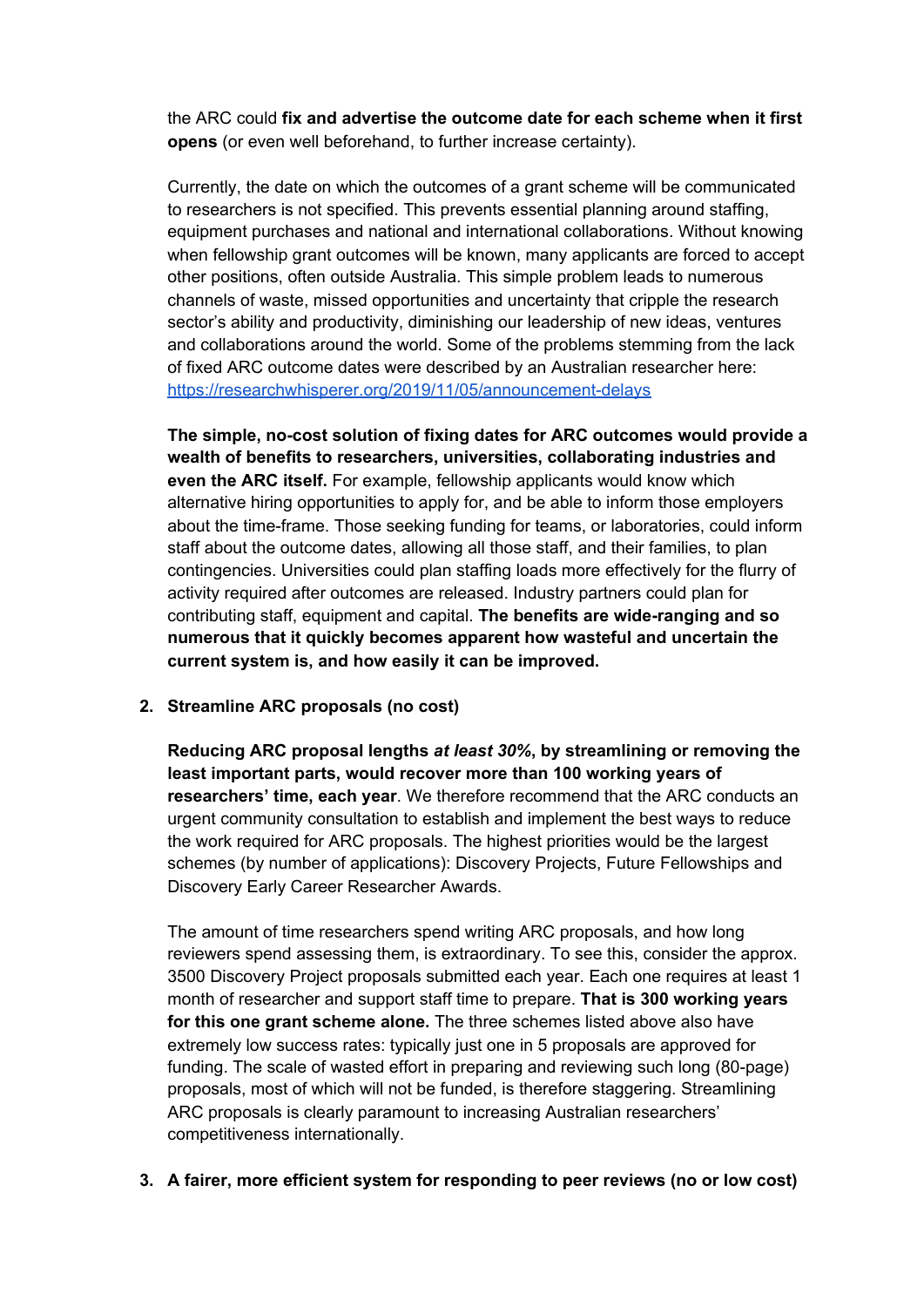ARC grants are critically important in determining a researcher's career prospects. The peer review system the ARC administers is generally robust, but it is still common to receive inappropriate and unprofessional reviews. **Receiving such an "inappropriate" review can be devastating for a researcher – it likely scuppers their proposal completely,** unless it can be identified and removed efficiently and fairly. For junior researchers, this may end their career.

**The current 3-day deadline for reporting "inappropriate" reviews to the ARC is far too short.** After receiving such a career-threatening review, many researchers would require significantly more than 3 days even to face the complicated administrative processes required to have it reviewed by the ARC. **And such a short period discriminates precisely against the demographic groups of researchers most likely to receive such comments** and those least likely, or able, to seek assistance from their universities (e.g. part-time researchers, carers, minority or marginalised groups etc.). It is also apparent that the ARC staff who judge any appeals set a very high bar for removing a review. Indeed, many researchers have shown examples of blatantly biased and discriminatory comments that clearly demonstrate that the reviewers' opinions about the grant proposal should have been entirely disqualified, but weren't.

A reviewer's biases against certain people – especially their competition – or undeclared conflicts of interest, are also often apparent in their comments. Obviously, reviews by such people should also be disqualified. But the ARC has no convincing system for this. The ARC insists that the ARC College members with carriage of a proposal will identify such "unprofessional" reviews. But with often more than 100 proposals to grade, each more than 70 pages long, it is at-least questionable that all instances of such unprofessional behaviour will be caught. This is extremely important because gaining, or failing to gain, an ARC grant often makes or breaks a researcher's career. A better system is needed.

#### **The solution is quite simple, and will actually be more efficient, fairer and much less stressful for applicants affected by inappropriate or unprofessional reviewers.**

We recommend a new rejoinder process in which applicants are able to flag reviewers as having made "inappropriate" or "unprofessional" comments. The rejoinder would be completed on the assumption those reviewers comments will be removed from the process. At the same time, applicants would also be able to submit a supplementary rejoinder, addressing the potentially "inappropriate" or "unprofessional" reviewer's comments. Reviewers flagged as having made "inappropriate" comments would be first judged by the ARC staff, as in the current system. If judged as not "inappropriate", they would be relabelled as potentially "unprofessional". Potentially "unprofessional" reviewer comments would be explicitly flagged to the ARC College members with carriage of the proposal, to assess whether a reviewer should be excluded. Any reviews by that reviewer, of any grants for that scheme, would be set aside in this case. If an ARC College carriage judges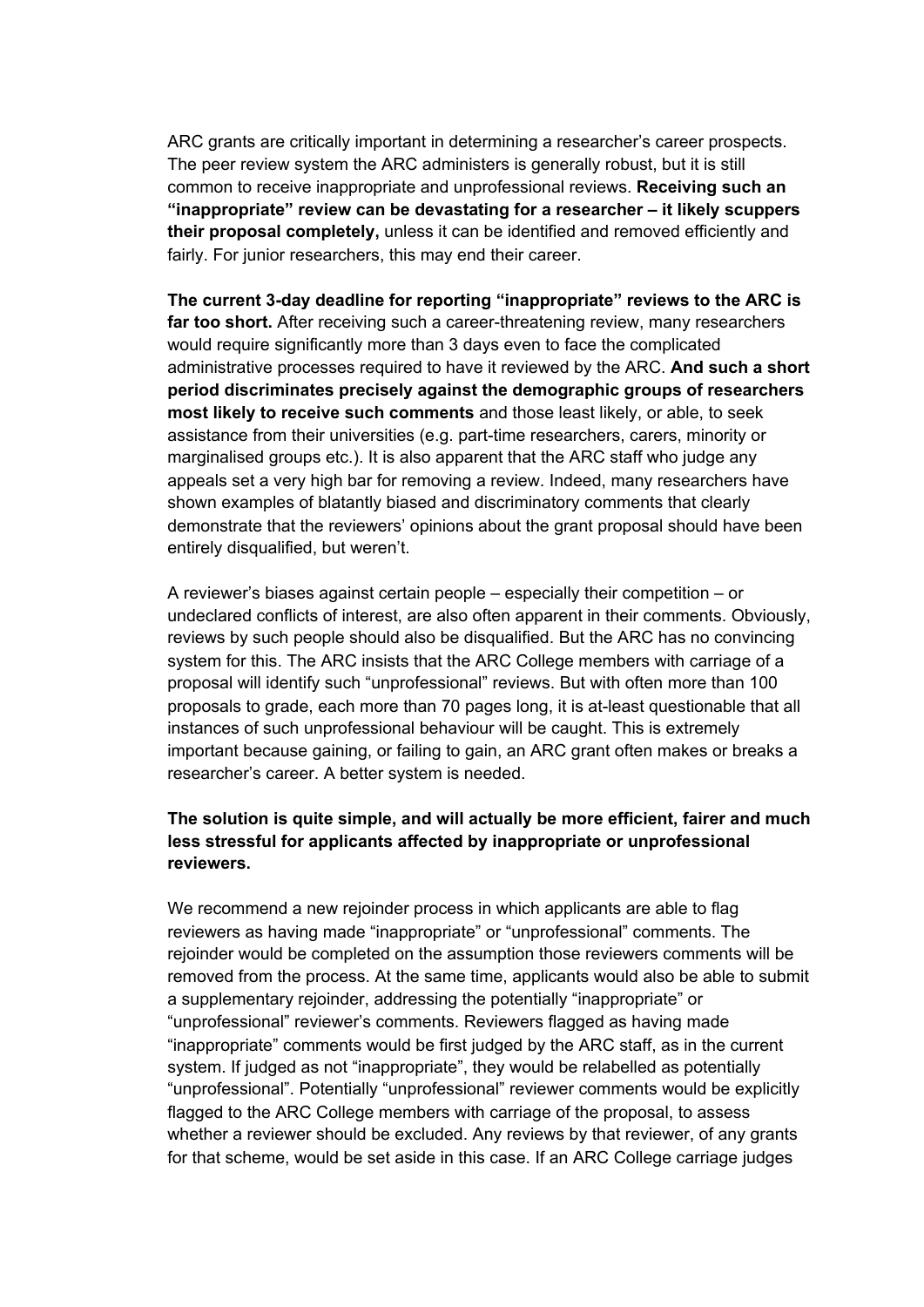the comments as not "unprofessional" then the review would be included and the supplementary rejoinder taken into account.

**This proposed approach provides the full two-week rejoinder period for applicants to access assistance in identifying inappropriate or unprofessional reviews.** It also avoids the ARC's usual objection that only 3 days can be allowed for identifying inappropriate reviews because the ARC must make a determination about the reviews in time for the applicant to complete a rejoinder in the two week period. The proposed approach would avoid the need for the ARC to consider "exceptional circumstances" where applicants were unable to meet this (for some, impossible) 3-day deadline. It would require no cost or perhaps a small cost in formulating additional guidelines and/or training for ARC College members to properly assess whether a reviewer has been "unprofessional".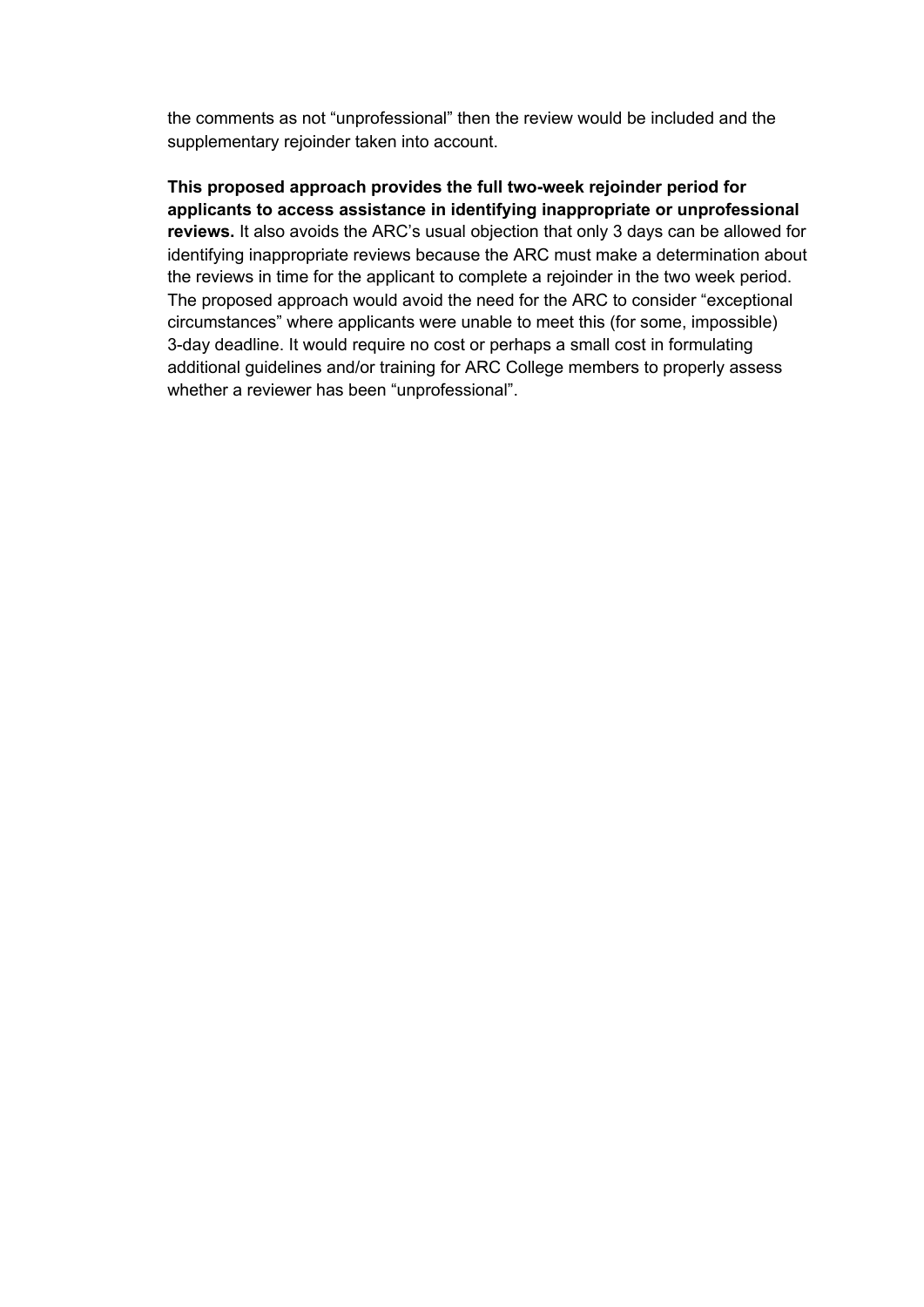### <span id="page-9-0"></span>**Signatories**

The following **1007** researchers co-signed this Pre-Budget Submission prior to 13:50 (AEDT) 29 January 2021. Further signatories are being added to the live version of this submission: [https://docs.google.com/document/d/1757OBU64iPFwwAB6EVTWkGpzqiziPRAkPVE\\_3UM](https://docs.google.com/document/d/1757OBU64iPFwwAB6EVTWkGpzqiziPRAkPVE_3UMM6yM/edit?usp=sharing) [M6yM/edit?usp=sharing](https://docs.google.com/document/d/1757OBU64iPFwwAB6EVTWkGpzqiziPRAkPVE_3UMM6yM/edit?usp=sharing). Researchers have signed as individuals, not representing their universities or institutions.

Dr. A. Shaam Al Abed, Australian Capital **Territory** Prof. Nerilie Abram, 2016 ARC Future Fellow and 2011 ARC QEII Fellow, Australia Capital Territory Prof. Michele Acuto, Victoria Dr. Laurent Ailleres, Victoria A/Prof. Tracy Ainsworth, New South Wales A/Prof. Rola Ajjawi, Victoria Prof. David Alais, New South Wales Dr. César Albarrán-Torres, Victoria Fayaz Ali, New South Wales A/Prof. Eva Alisic, Victoria Ms. Aimee Allen, Victoria Dr. Mark Allenby, Queensland Prof. Eduardo G. Altmann, New South Wales Dr. Christopher Ames, New South Wales Prof. Barton Anderson, New South Wales Dr. Joel Anderson, Victoria Prof. Peter Anderson, Queensland Prof. Phil Andrews, Victoria Prof. Sally Andrews, New South Wales A/Prof. Daniel Angus, Queensland Dr. Kasun S. Athukorala Arachchige, Queensland ARC Future Fellow Dr. Robyn Araujo, Queensland Dr. Samuel D. Arman, South Australia Prof. Leanne Armand, Australian Capital **Territory** Dr. Pieter Arnold, Australian Capital **Territory** Prof. Damien Arrigan, Western Australia Prof. Sassan Asgari, Queensland Prof. Michael Ashley, New South Wales Prof. Owen Atkin, Australian Capital **Territory** 

Prof. Rob Atkin, Western Australia Dr. John Attridge, New South Wales A/Prof. Jeremy Austin, South Australia Dr. Wael Awad, Victoria Dr. Melanie Baak, South Australia Dr. Richard Bade, South Australia Dr. Marnie Badham, Victoria Dr. Shanaka Kristombu Baduge, Victoria Francisco Martínez Baena, Victoria Dr. Mark Bahnisch, New South Wales Prof. Matthew Bailes, Victoria Dr. James Baker, New South Wales Dr. Jeannine Baker, New South Wales Prof. Sarah Baker, Queensland Prof. Claudia Baldwin, Queensland Prof. Timothy Baldwin, Victoria A/Prof. Graham Ball, New South Wales Dr. Christina Ballico, Queensland Dr. Alda Balthrop-Lewis, Victoria Prof. Han Baltussen, South Australia Prof. Maria Garcia de la Banda, Professor of Information Technology, Victoria Dr. Saeed Banihashemi, Australian Capital Territory Prof. Hari Bapuji, Victoria Dr. Leah Barclay, Queensland A/Prof. Thomas Barker, Selangor, Malaysia Dr. Diana G. Barnes, New South Wales Dr. Naomi Barnes, Queensland Prof. Adrian Barnett, Queensland Dr. Cameron Barr, South Australia Prof. Stuart Batten, Victoria Dr. Thomas Baudinette, New South Wales Dr. Jumana Bayeh, New South Wales Dr. Philipp Bayer, Western Australia Prof. Monika Bednarek, New South Wales A/Prof. Stephen Bell, South Australia Dr. Sabine Bellstedt, Western Australia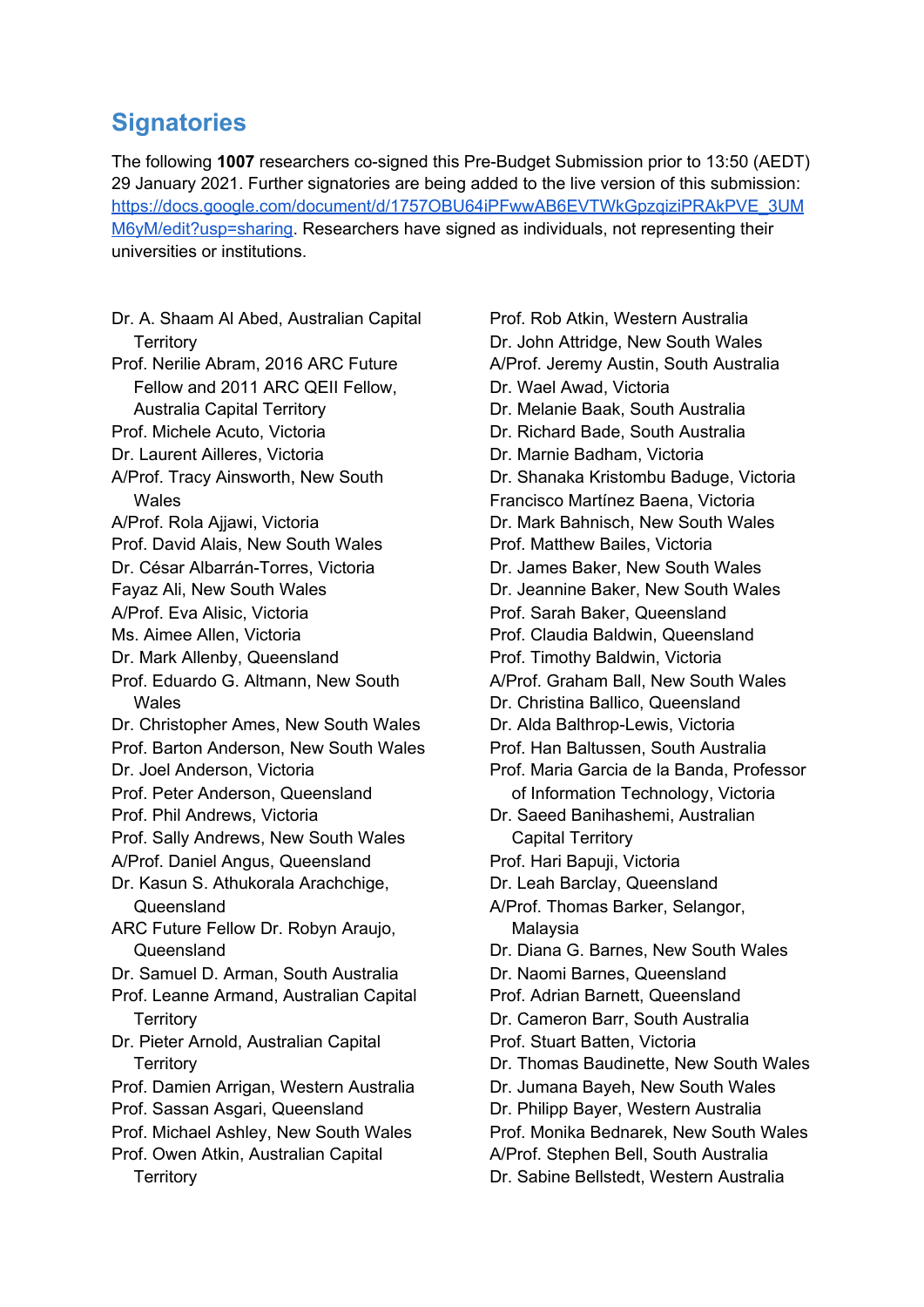- Dr. Daniel Bennett, Victoria Dr. Boris Beranger, New South Wales A/Prof. Julian Berengut, New South Wales A/Prof. Bettina Berger, South Australia Dr. John Betts, Victoria Dr. Christiaan De Beukelaer, Victoria A/Prof. Jonathon Beves, New South **Wales** Dr. Seweryn Bialasiewicz, Queensland Dr. Britta Biedermann, Western Australia Dr. Rosey Billington, Victoria A/Prof. Damian Birney, New South Wales Dr. Bhaba Biswas, South Australia Dr. Andrew Black, South Australia Prof. Mindy Blaise, Western Australia Dr. Khandis Blake, Victoria Prof. Roland Bleiker, Queensland Dr. Nathan Boase, Queensland Dr. Scott Boden, South Australia Dr. Catherine A. Boisvert, Western Australia Dr. Mario Boley, Victoria Dr. Bart Bolsterlee, New South Wales Dr. Timothee Bonnet, Australian Capital **Territory** A/Prof. Colette Boskovic, Victoria Dr. Douglas Boubert, Victoria Dr. David Boutelier, New South Wales A/Prof. Josephine Bowles, Queensland Prof. Jodie Bradby, Australian Capital **Territory** A/Prof. Timothy Bredy, Queensland Dr. Martin Breed, South Australia Dr. Ian Brennan, Australian Capital **Territory** Dr. André Brett, New South Wales Dr. Thomas Britz, New South Wales Dr. Aidan Brock, Queensland Dr. Joseph Brock, Australian Capital **Territory** Prof. Lindell Bromham, Australian Capital **Territory** Dr. Michael Bromley, Queensland Dr. Andrew Brooks, Queensland Scientia Prof. Rob Brooks, New South Wales Prof. Sarah Brough, New South Wales Dr. Chris J Brown, Queensland
- A/Prof. Michael Brown, Victoria
	- Dr. Caspar de Bruin-Dickason, New South **Wales**
	- Prof. Axel Bruns, Queensland
	- Dr. Gareth Bryant, New South Wales
	- A/Prof. Bruce Buchan, Queensland
	- Prof. Kate Buchanan, Victoria
	- Prof. Wray Buntine, Victoria
	- Prof. Anthony Burke, Australian Capital **Territory**
	- Dr. Antony Burnham, Australian Capital **Territory**
	- Dr. Alexander George Burns, Victoria
	- Dr. Matthew Butler, Victoria
	- Dr. Terry Byers, Queensland
	- Dr. Kylie Cairns, New South Wales
	- Dr. Aaron Camens, South Australia
	- Ms. Tara-Lyn Camilleri-Carter, Victoria
	- Dr. Micheline Campbell, Dublin, Ireland
	- Dr. Simon Campbell, Victoria
	- Dr. Daniel Canaris, New South Wales
	- Dr. Justin Canty, Tasmania
	- Dr. Fabio A. Capitanio, Victoria
	- A/Prof. Helen Caple, New South Wales
	- A/Prof. Colin Caprani, Victoria
	- Dr. Graziella Caprarelli FAIG, Queensland
	- Dr. Nicolás Younes Cardenas, Australian Capital Territory
	- Dr. Susan Carland, Victoria
	- Dr. Melanie Carmody, Australian Capital **Territory**
	- Dr. Joel Carpenter, 2018 ARC DECRA Fellow, Queensland
	- Dr. Sofia Samper Carro, Australian Capital **Territory**
	- Dr. Matthew J. Carroll, Australian Capital **Territory**
	- Dr. Elizabeth Carter, New South Wales
	- Dr. Marcus Carter, New South Wales
	- Prof. Ian Cartwright, Victoria
	- Dr. Andy Casey, Victoria
	- Dr. Phill Cassey, South Australia
	- Prof. Megan Cassidy-Welch, Queensland
	- Prof. Anne Castles, New South Wales
	- A/Prof. Barbara Catinella, Western Australia
	- Dr. Renee Catullo, Western Australia
	- Dr. David Chalmers, Victoria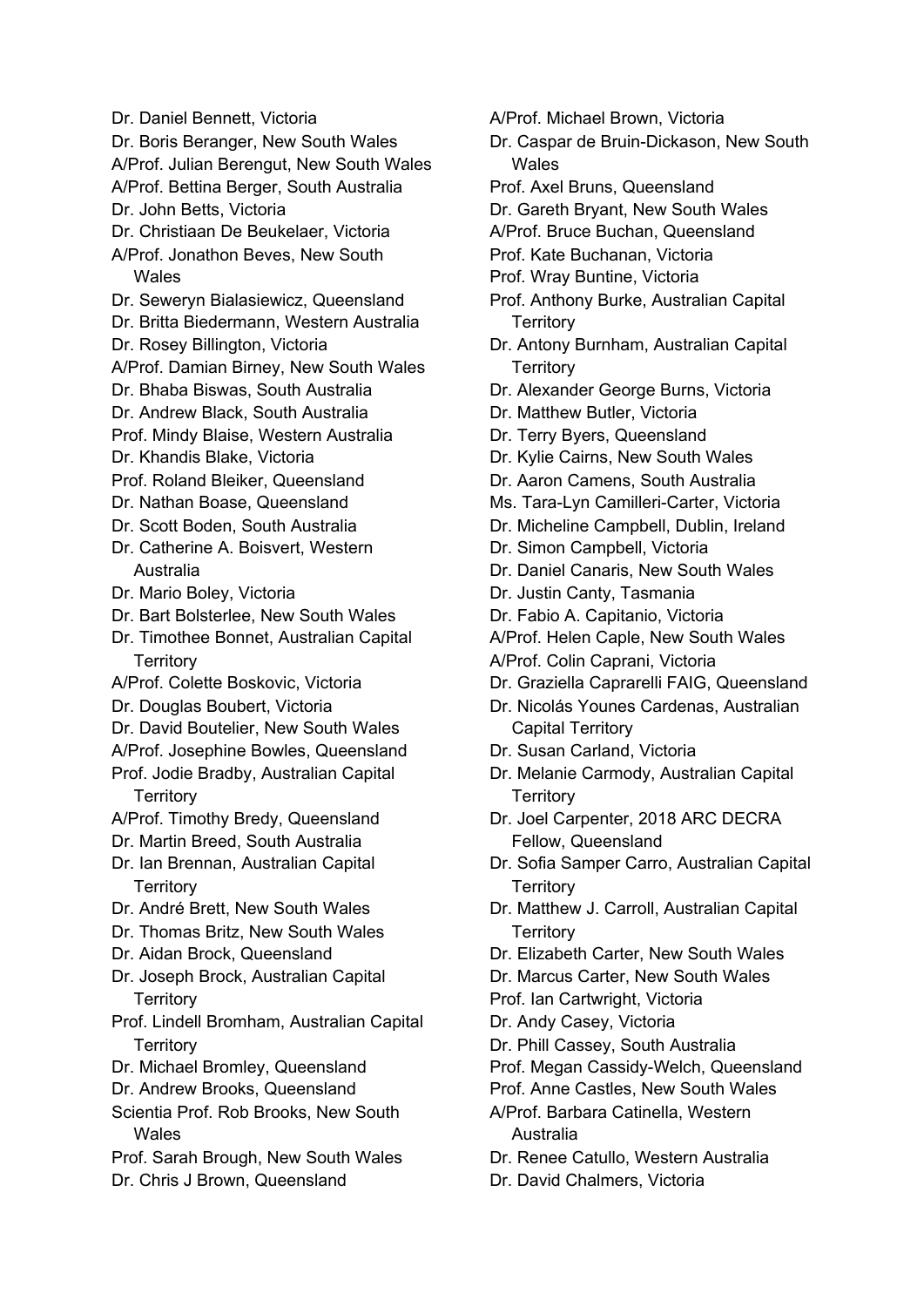Dr. Matthew S. Champion, Victoria A/Prof. Michael Champion, Victoria Dr. Cheong Xin Chan, Queensland Dr. Yao-ban Chan, Victoria Dr. Rohitash Chandra, New South Wales Dr. Robert Chapman, New South Wales A/Prof. David Chapple, Victoria Dr. Alienor Chauvenet, Queensland Dr. Yung En Chee, VictoriaTORIA Dr. Seth Cheetham, Queensland Prof. Alex Chen, Queensland Dr. Chunyang Chen, Victoria A/Prof. Brendan Choat, New South Wales Dr. Tom Chodor, Victoria Dr. Yit Heng Chooi, Western Australia Dr. Shiao Huey Chow, Victoria Dr. Hoam Chung, Victoria Dr. Brendan Churchill, Victoria Prof. Chris Clark, Western Australia Prof. Jack Clegg, Queensland Dr. Kelly Clemens, New South Wales Dr. Alice Clement, South Australia Dr. Jennifer Clutterbuck, Queensland Dr. Onoriode Coast, Australian Capital **Territory** Dr. Julia Coffey, New South Wales Prof. Lachlan Coin, Victoria Prof. Jared Cole, Victoria Prof. Matthew Colless, Australian Capital Territory Prof. Alex Collie, ARC Future Fellow (2020), Victoria Prof. Brett Collins, Queensland Dr. Rebecca Colvin, Australian Capital **Territory** A/Prof. James Connor, New South Wales Dr. Carly Cook, Victoria Prof. Dianne Cook, Victoria Prof. James Cook, New South Wales Madeleine Cooke, Victoria Dr. Jacqueline Coombe, Victoria Prof. Michelle Coote, Australian Capital **Territory** Prof. Susan Coppersmith, New South **Wales** Dr. Simon Corrie, Victoria A/Prof. Luca Cortese, Western Australia Dr. Alysson M. Costa, Victoria

Dr. Daniel V. Cotton, New South Wales Prof. Michael Cowling, New South Wales Prof. Vincent Craig, Australian Capital **Territory** A/Prof. Matthew R. Crawford, Victoria Dr. Daniel Creedon, Victoria Dr. Laura Crommelin, New South Wales Dr. Simon J. Cropper, Victoria Prof. Emily S. Cross, New South Wales A/Prof. Mathew Crowther, New South **Wales** Dr. Katherine Cullerton, Queensland Prof. J. Shane Culpepper, Victoria Prof. Louise D'Arcens, New South Wales Dr. Kari Dahlgren, Victoria Dr. Heather Dalton FRHistS, 2014 ARC Discovery Early Career Award, Victoria Dr. Stephen Dann, Australian Capital **Territory** Dr. Donald Dansereau, New South Wales Prof. Bruno David, Victoria Prof. Chris Davies, Victoria Dr. Alexander E. Davis, Western Australia Prof. Jeffrey Davis, Victoria Prof. Matthew Davis, Queensland Prof. Tamara Davis, Queensland Dr. Kate Davison, Victoria Prof. Judith Dawes, New South Wales Prof. Phillip Dawson, Victoria Prof. Janine Deakin, Australian Capital **Territory** Dr. Rebecca Defina, Victoria Dr. Sara Dehm, New South Wales Dr. Raffaella Demichelis, Western Australia Dr. Evelyne Deplazes, New South Wales Dr. Nicholas Deutscher, New South Wales Dr. Simon Devitt, New South Wales A/Prof. Haryana Dhillon, New South Wales Prof. Serena Dipierro, Professor of Mathematics, Western Australia A/Prof. Mahdi Disfani, Victoria Dr. Sally Dixon, New South Wales Dr. Tim Doherty, New South Wales A/Prof. William Donald, New South Wales Dr. Jennifer Donelson, Queensland Dr. Yaegan Doran, New South Wales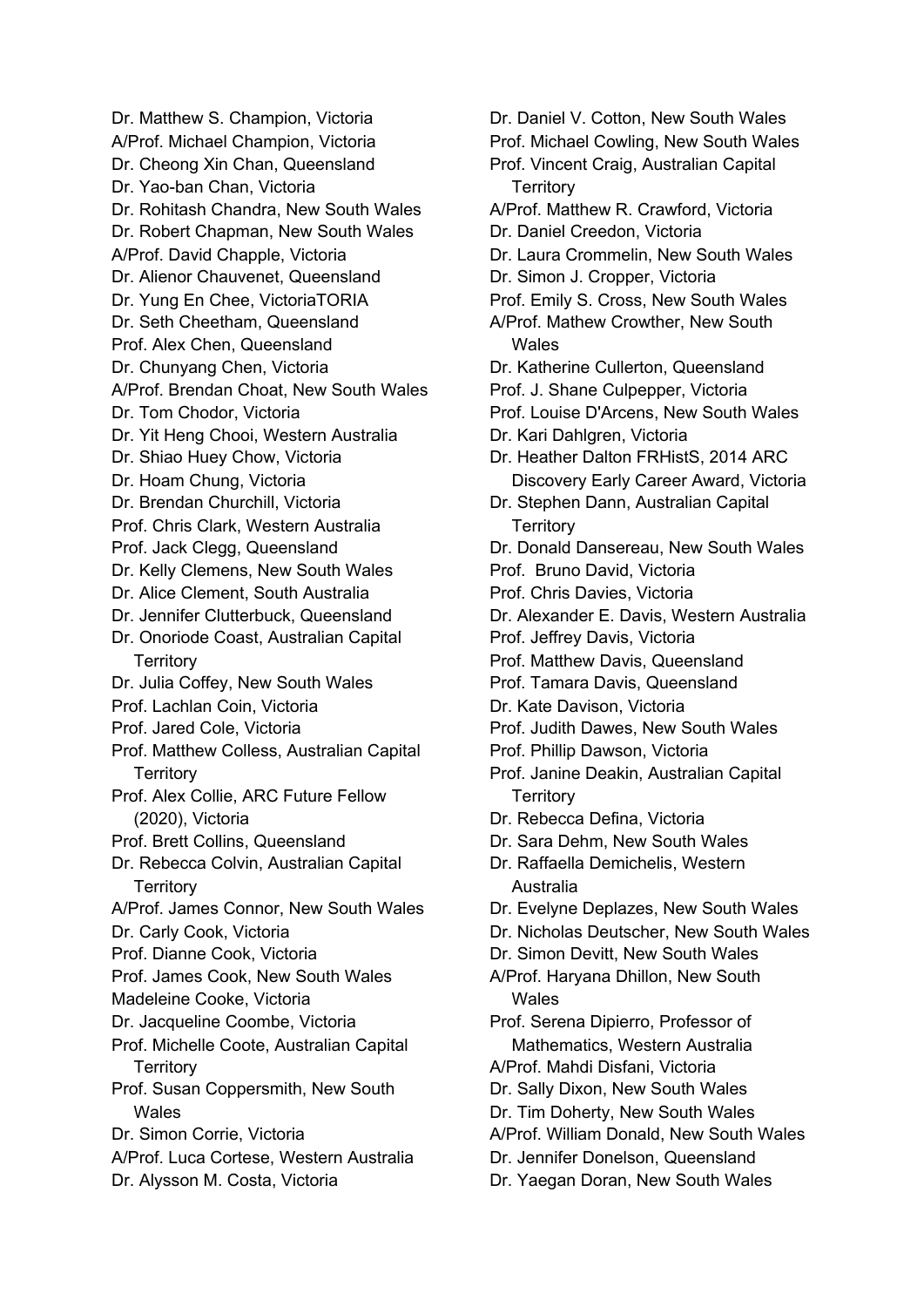Prof. Assa Doron, Australian Capital **Territory** Dr. Annette Dowd, New South Wales A/Prof. Barry Doyle, Western Australia Prof. Catherine Driscoll, New South Wales Dr. Sebastian Duchene, Victoria Dr. Brendan Duffy, Victoria Dr. David Duncan, Victoria Dr. James Dunk, New South Wales Dr. Patrick Dunlop, Western Australia Prof. Jason Dutton, Victoria Dr. James Van Dyke, Victoria A/Prof. Antony Eagle, South Australia A/Prof. Hazel Easthope, New South Wales ARC Future Fellow A/Prof. Ullrich Ecker, Western Australia Prof. Robyn Eckersley, Victoria Dr. Benjamin Edsall, Victoria Prof. Robert Edwards, South Australia Prof. Ulrik Egede, Victoria Dr. Rochelle Einboden, New South Wales Dr. Raphael Eisenhofer, South Australia Dr. Katie Ekberg, Queensland Dr. Stuart Ekberg, Queensland Prof. Erik Eklund, Victoria Dr. David Ellison, Queensland Prof. Michael Ellwood, Australian Capital **Territory** Prof. Nick Enfield, New South Wales A/Prof. Selen Ercan, Australian Capital **Territory** A/Prof. Anna Eriksson, Victoria Prof. Drew Evans, South Australia A/Prof. Joanne Evans, Victoria Dr. Megan Evans, Australian Capital **Territory** Dr. Arun Everest-Dass, Queensland Dr. Adam Ewing, Queensland A/Prof. Nir Eynon, Victoria Prof. Tim Bedding FAA, New South Wales Dr. Omid Fakhri, Victoria Dr. Benjamin Farmer, Victoria Prof. Karen Farquharson, Victoria Dr. Brooke Farrugia, Victoria Prof. Alan David Fekete, New South **Wales** Dr. Susan Baidawi, 2019 ARC DECRA Fellow, Victoria

A/Prof. Will Felps, New South Wales A/Prof. Belinda Ferrari, New South Wales Prof. Matthew P. Fitzpatrick, South Australia Dr. Kathleen Flanagan, Tasmania Dr. Andrew Flies, Tasmania Dr. Caroline Foster, New South Wales Prof. Marcus Foth, Queensland Nicholas Fountain-Jones, Tasmania Dr. Jodi Fox, Tasmania Dr. Anke Frank, New South Wales Dr. Terry Frankcombe, Australian Capital **Territory** Dr. Ursula Frederick, Australian Capital **Territory** Dr. Cristina Garduno Freeman, Victoria A/Prof. Catherine Frieman, Australian Capital Territory Prof. Michael S. Fuhrer, Victoria Prof. Christophe Fumeaux, South Australia Dr. Sebastian Furness, Victoria A/Prof. Alice Gaby, Victoria A/Prof. Frederic Gachon, Queensland Dr. Sarah Gador-Whyte, Victoria Prof. Marylene Gagne, Western Australia A/Prof. Duncan Galloway, Victoria Dr. Ruth Gamble, Victoria Dr. Diep Ganguly, Australian Capital **Territory** Dr. Julian Garcia, Victoria Dr. Jillian Garvey, Victoria Prof. Dragan Gasevic, Victoria Dr. Enrico Della Gaspera, Victoria A/Prof. Serge Gaspers, New South Wales Dr. Lauren Gawne, Victoria A/Prof. Andrea Gaynor, Western Australia Prof. Beth Gaze, Victoria A/Prof. Nicholas Geard, Victoria Prof. Kath Gelber, Queensland Christian Gelder, Cambridgeshire, UK Dr. Jonathan George, South Australia Dr. Marina Gerzic, Western Australia Dr. Alsultan Abdulkareem Ghassan, Serdang, Malaysia Dr. Ali Gholamrezaei, New South Wales Prof. Jan de Gier, Victoria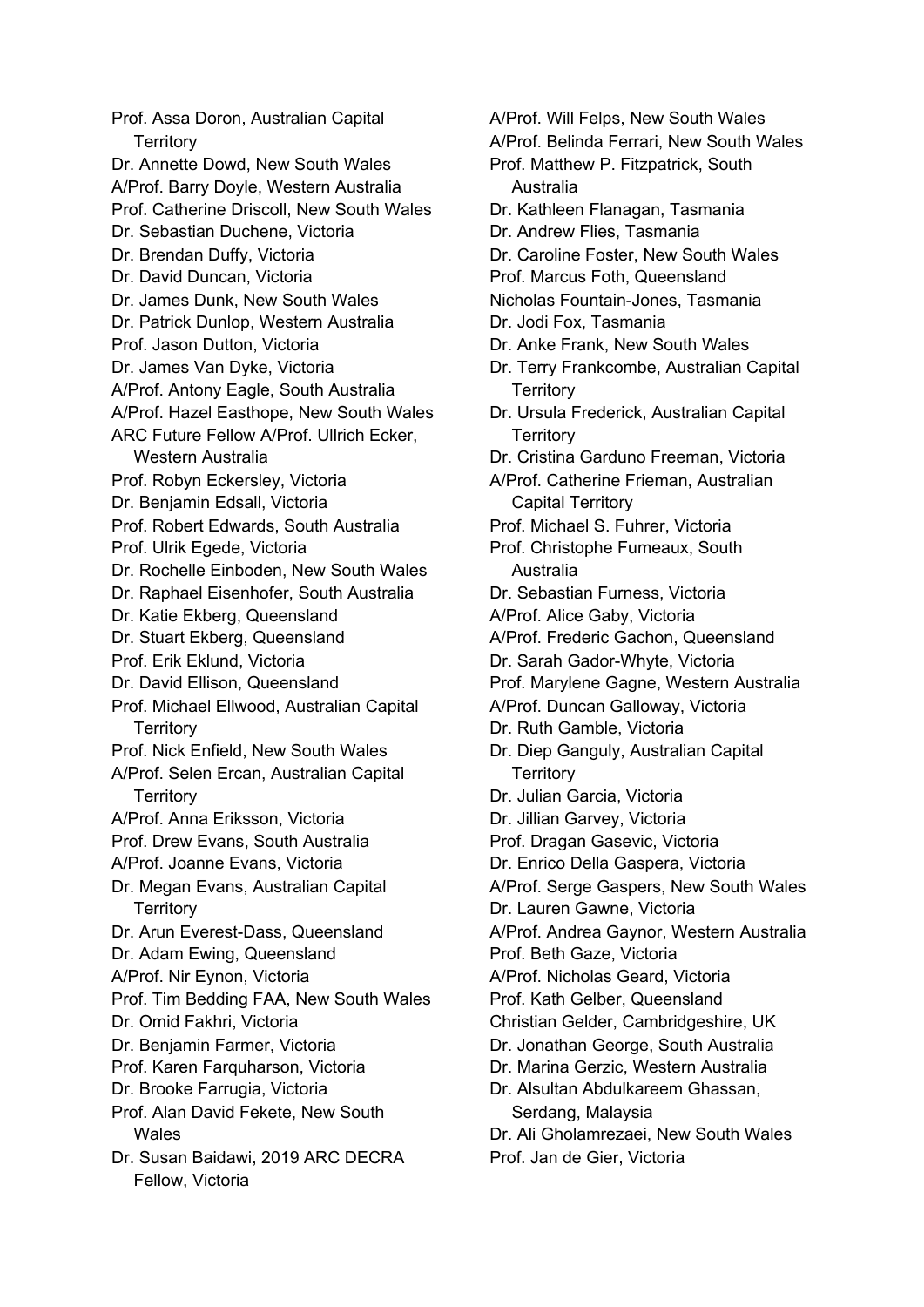Dr. James Gilbert, Australian Capital **Territory** Prof. Lisa Given, Victoria Dr. Stephen Glasby, Western Australia Prof. Cliff Goddard, Queensland A/Prof. Zane Goebel, Queensland Dr. Lars Goerigk, Victoria A/Prof. Nick Golding, Western Australia Dr. Micah Goldwater, New South Wales Scientia Prof. John Justin Gooding, ARC Laureate Fellow 2015, New South **Wales** Prof. Peter Goodyear, New South Wales Dr. Hugh Goold, New South Wales Dr. Hilary Gopnik, Victoria Dr. Michael Gotsbacher, New South Wales Dr. Timothy Gould, Queensland A/Prof. Bronwyn Graham, New South Wales Dr. Timothy Graham, Queensland Dr. Katrina Grant, Australia Capital **Territory** Dr. Edward Green, South Australia Prof. Catherine Greenhill, New South **Wales** Dr. Joe Greet, Victoria Dr. Karen J Gregory, Victoria Dr. Oliver W. Griffith, New South Wales Dr. Rhys Grinter, Victoria Dr. Joanna Groom, Victoria Dr. Tijl Grootswagers, New South Wales Prof. Helen Groth, New South Wales Dr. Brent Groves, Western Australia Prof. Frank Grutzner, South Australia A/Prof. Daniel Gucciardi, Western Australia A/Prof. Douglas Guilfoyle, Australian Capital Territory Dr. Francois Guillard, New South Wales Tristan Guillemin, New South Wales Dr. Karan Gulati, Queensland Prof. Kalervo N. Gulson, New South Wales Dr. Georgina Gurney, Queensland A/Prof. Elizabeth Hale, New South Wales Dr. Jacqueline Halpin, Tasmania A/Prof. Shahar Hameiri, Queensland

Prof. David Hamilton, Queensland

Dr. Jennifer Mae Hamilton, New South **Wales** 

- A/Prof. Tara Julia Hamilton, New South Wales
- Dr. Sarah Hancock, New South Wales
- Dr. Daniel Harabor, Victoria
- Dr. Patrick Harris, New South Wales
- Prof. Peter Harrison, Queensland
- Dr. William Harrison, Queensland
- Dr. Mitchell Harrop, Victoria
- Dr. David Hartley, New South Wales

Prof. Alex Haslam, 2012 ARC Australian Laureate Fellow, Professor of Psychology, Queensland

- Dr. Greta Hawes, Australian Capital **Territory**
- Dr. Stuart C. Hawkins, New South Wales
- Dr. Chris Hay, Queensland
- Dr. Michael Haydon, Victoria
- Prof. Lesley Head, Victoria
- Dr. Megan Head, Australian Capital **Territory**
- Dr. Belinda van Heerwaarden, Victoria
- Dr. Kate Helmstedt, Queensland
- Dr. Simone Hendrikse, Victoria
- Prof. Paul Henman, Queensland
- A/Prof. Damith Herath, Australian Capital **Territory**
- Dr. Jolyn Hersch, New South Wales
- Dr. Viviane Hessami, Victoria
- Prof. Belinda Hewitt, Victoria

Dr. Jamie Hicks, Australian Capital **Territory** 

- Ms. Katherine Hill, South Australia
- Dr. Curtis Craig Ho, Tasmania
- Dr. Rosalie Hocking, Victoria
- Dr. Gerhard Hoffstaedter, Queensland
- Dr. Hinze Hogendoorn, Victoria
- Prof. Andy Hogg, Australian Capital **Territory**
- Prof. Alex Holcombe, New South Wales
- Dr. Aleicia Holland, Victoria
- Dr. Sophie Holland, New South Wales
- Prof. Mark Holmes, Victoria
- Dr. Nathan Holmes, New South Wales
- Prof. Martin Holt, New South Wales
- Dr. Yuning Hong, Victoria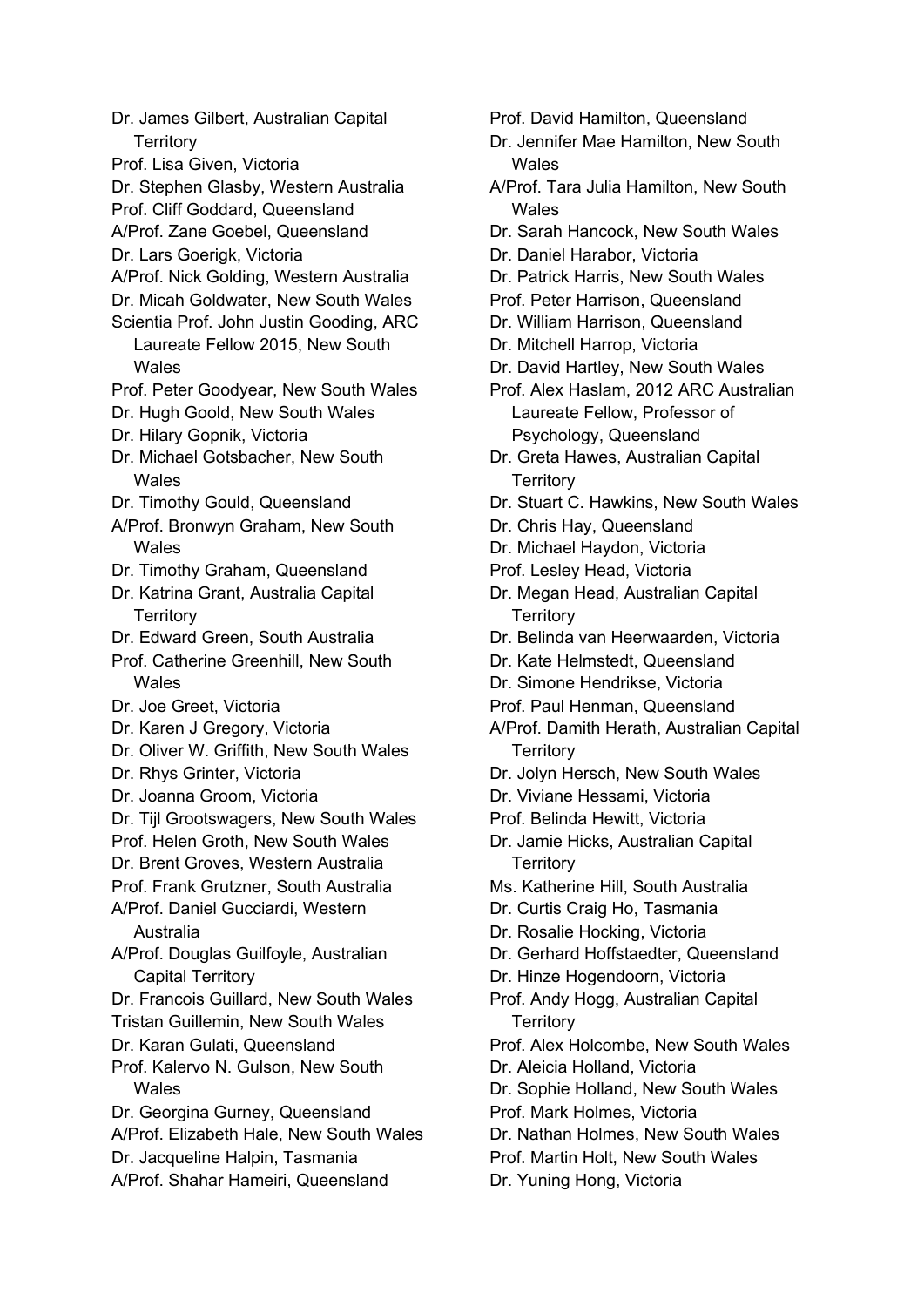Dr. Claire Hooker, New South Wales Prof. Cat Hope PhD, Victoria Dr. Fincina Hopgood, New South Wales Dr. Jarrod Hore, New South Wales Prof. Heather A. Horst, New South Wales Dr. Anthony Horton, New South Wales Dr. Akram Hourani, Victoria A/Prof. Sarah Howard, New South Wales A/Prof. Kate Howell, Victoria Dr. Carol Hua, Victoria A/Prof. David Huang, South Australia Prof. Philip Hugenholtz, Queensland Dr. Francis Hui, Australian Capital **Territory** Prof. Mark Humphrey, Australian Capital **Territory** Prof. Caroline Hunt, New South Wales A/Prof. Charles Hunt, Victoria A/Prof. Jane Hunter, NSW A/Prof. Luke Hunter, New South Wales Dr. Edward Hurcombe, Queensland Dr. Shakira Hussein, Victoria Prof. Brett Hutchins, Victoria Prof. Craig Hutton, Victoria Dr. Melissa Hyde, Queensland Dr. Karen Ikin, Australian Capital Territory Dr. Mark Jackson, Queensland Prof. Paul Jackson, South Australia Prof. Sue Jackson, Queensland A/Prof. Kim Jacobson, Victoria Prof. Kanishka Jayasuriya, Western Australia Prof. Michael Jennions, Australian Capital **Territory** Prof. Vaithilingam Jeyakumar, New South **Wales** A/Prof. Patrick Johnston, Queensland Dr. Stuart Johnston, Victoria Dr. Alice Jones, South Australia Dr. Franca Jones, Western Australia Dr. Lathe Jones, Victoria Dr. Mathew Jones, Queensland Dr. Mike Jones, Australian Capital **Territory** Prof. Nalini Joshi, New South Wales Prof. Peter Junk, Queensland Prof. Tanja Junkers, Victoria Dr. Patricia Jusuf, Victoria

Prof. Scott Kable, New South Wales Dr. Joe A. Kaczmarski, Australian Capital **Territory** Dr. Danielle Kamato, Queensland Dr. Michael Kamp, Victoria Prof. Deb Kane, New South Wales Dr. Seyyed Ali Pourmousavi Kani, South Australia Dr. Effie Karageorgos, New South Wales A/Prof. Ivan Kassal, New South Wales Dr. Jessica Kasza, Victoria Dr. Amandeep Kaur, New South Wales Prof. Helen Keane, Australian Capital **Territory** Dr. Sinead Keaveney, New South Wales Dr. Vanessa Kellermann, Victoria Dr. Piers Kelly, New South Wales A/Prof. Ivan Kempson, South Australia Dr. Katherine Kenny, New South Wales Prof. Scott Keogh, Australian Capital **Territory** Dr. Angelo Keramidas, Queensland Dr. Amir Khodabandeh, Victoria Dr. Tseen Khoo, Victoria A/Prof. Kourosh Khoshelham, Victoria Dr. Hassan Khosravi, Queensland Dr. Nathan Kilah, Tasmania A/Prof. Kristopher Kilian, New South Wales Prof. Matt King, Tasmania Dr. Reuben Kirkham, Victoria A/Prof. Kirsty Kitto, New South Wales A/Prof. Natascha Klocker, New South Wales Dr. Daniel R. Knight, Western Australia Dr. Elizabeth Knight, Victoria Dr. Simon Knight, New South Wales A/Prof. Archil Kobakhidze, New South Wales Prof. Inge Koch, Professor of Statistics and Data Science, Western Australia Sara Kophamel, Queensland Dr. Jessica Korte, Queensland Dr. Elisabeth Kramer, New South Wales A/Prof. Marta Krasowska, South Australia Dr. Peter Kraus, Western Australia Sean Krisanski, Tasmania

Dr. Martin Jutzeler, Tasmania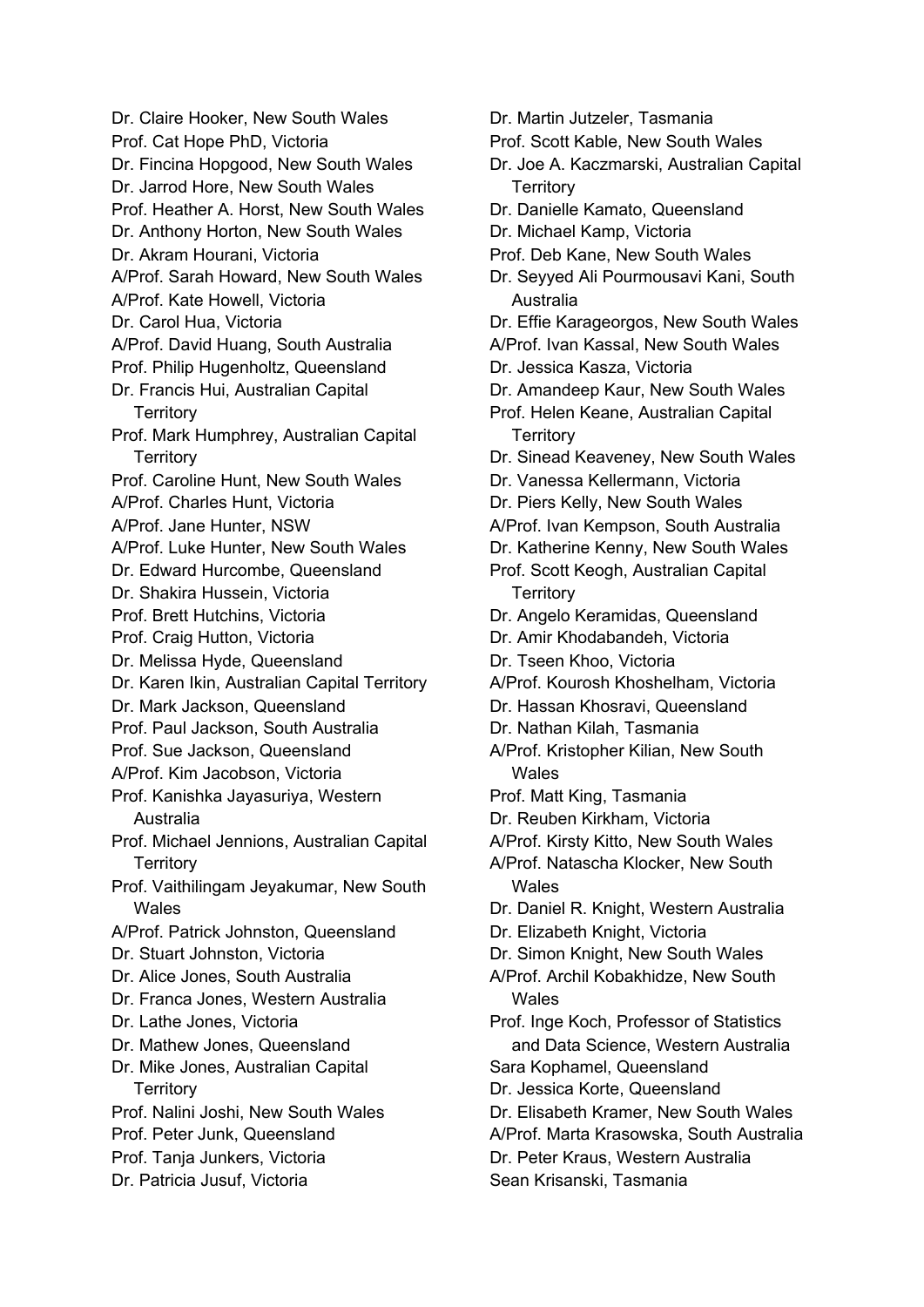Prof. Paul E. Kruger, Canterbury, New Zealand Prof. Loeske Kruuk, Australian Capital **Territory** Dr. Tushar Kumeria, New South Wales A/Prof. Fiona Kumfor, New South Wales Dr. Anne Karine Lagendijk, Queensland Dr. Jose Lahoz-Monfort, Victoria A/Prof. Girish Lakhwani, New South Wales Prof. Nelson Lam, Victoria Dr. Kari Lancaster, New South Wales A/Prof. Michael Landsberg, Queensland A/Prof. Robert Lanfear, Australian Capital **Territory** Dr. Brendan Lanham, New South Wales Dr. Jan Lanicek, New South Wales Dr. Yu Heng Lau, New South Wales Dr. Vincent Laurent, New South Wales Dr. Katie Leach, Victoria Prof. Tama Leaver, Western Australia Prof. Adam Lee, Victoria Dr. Richmond Lee, New South Wales Dr. Jarmon Lees, Victoria Dr. Alistair Legione, Victoria A/Prof. Tim Legrand, South Australia Dr. Kobi Leins, Victoria Dr. Jürgen Leitner, Queensland Dr. Nicolas Lemay-Hebert, Australian Capital Territory A/Prof. Narelle Lemon, Victoria A/Prof. Sergio Leon-Saval, New South **Wales** Prof. Geraint F. Lewis, New South Wales Senior Prof. Roger Lewis, New South **Wales** A/Prof. Mathew G. Lewsey, Victoria Prof. Bingqin Li, New South Wales A/Prof. Jingliang Li, Victoria Dr. Yuan-Fang Li, Victoria Dr. Wei Lin, New South Wales Prof. Bob Lingard, Queensland Dr. Simon Linke, Queensland A/Prof. Josh Lipton-Duffin, Queensland A/Prof. Daniel R. Little, Victoria A/Prof. Evan Livesey, New South Wales Dr. Karen Livesey, New South Wales Dr. Amanda Lizier, New South Wales

A/Prof. Joseph Lizier, New South Wales

- Dr. Rachel Loney-Howes, New South Wales
- Dr. Fiona Longmuir, Victoria
- Dr. Ángel R. López-Sánchez, New South Wales
- Dr. Celeste Rodriguez Louro, Western Australia
- Dr. Emma Lovell, New South Wales
- Dr. Amanda Lowe, Tasmania
- Prof. David Lowe, Victoria
- Dr. Claire Lowrie, New South Wales
- Dr. Chloe Lucas, Tasmania
- Prof. Andre Luiten, South Australia
- Prof. Deborah Lupton, New South Wales
- A/Prof. Helen Lyman, Queensland
- AProf. Carolyn MacCann, New South Wales
- Dr. Abbey MacDonald, Tasmania
- Dr. Thomas MacDonald, New South **Wales**
- Dr. Melanie MacGregor, South Australia
- A/Prof. Alex Mackay, New South Wales
- Prof. Joel Mackay, New South Wales
- Dr. Joseph MacKay, Australian Capital **Territory**
- Dr. Joel Mackenzie, Victoria
- Dr. Dougal Mackey, Australian Capital **Territory**
- A/Prof. Dolly MacKinnon, Queensland
- Prof. Andrew Mackintosh, Victoria
- Prof. Sarah Maddison, Victoria
- Dr. Sara Mahdizadeh, Victoria
- A/Prof. Megan Maher, Victoria
- Dr. Asif Mahmood, New South Wales
- A/Prof. Cecily Maller, Victoria

Dr. Naomi Malouf, Queensland

- Prof. Ian Manchester, New South Wales
- Dr. John Mansfield, Victoria
- Dr. Kayleen Manwaring, New South Wales
- Dr. Vanessa Rossetto Marcelino, Victoria
- Dr. Welber Marinovic, Western Australia
- Prof. Timothy Marjoribanks, Victoria
- Dr. Benjy Marks, New South Wales
- Dr. Alexandra Marley, Australian Capital **Territory**
- Prof. Martine Maron, Queensland
- Dr. Owen Marshall, Tasmania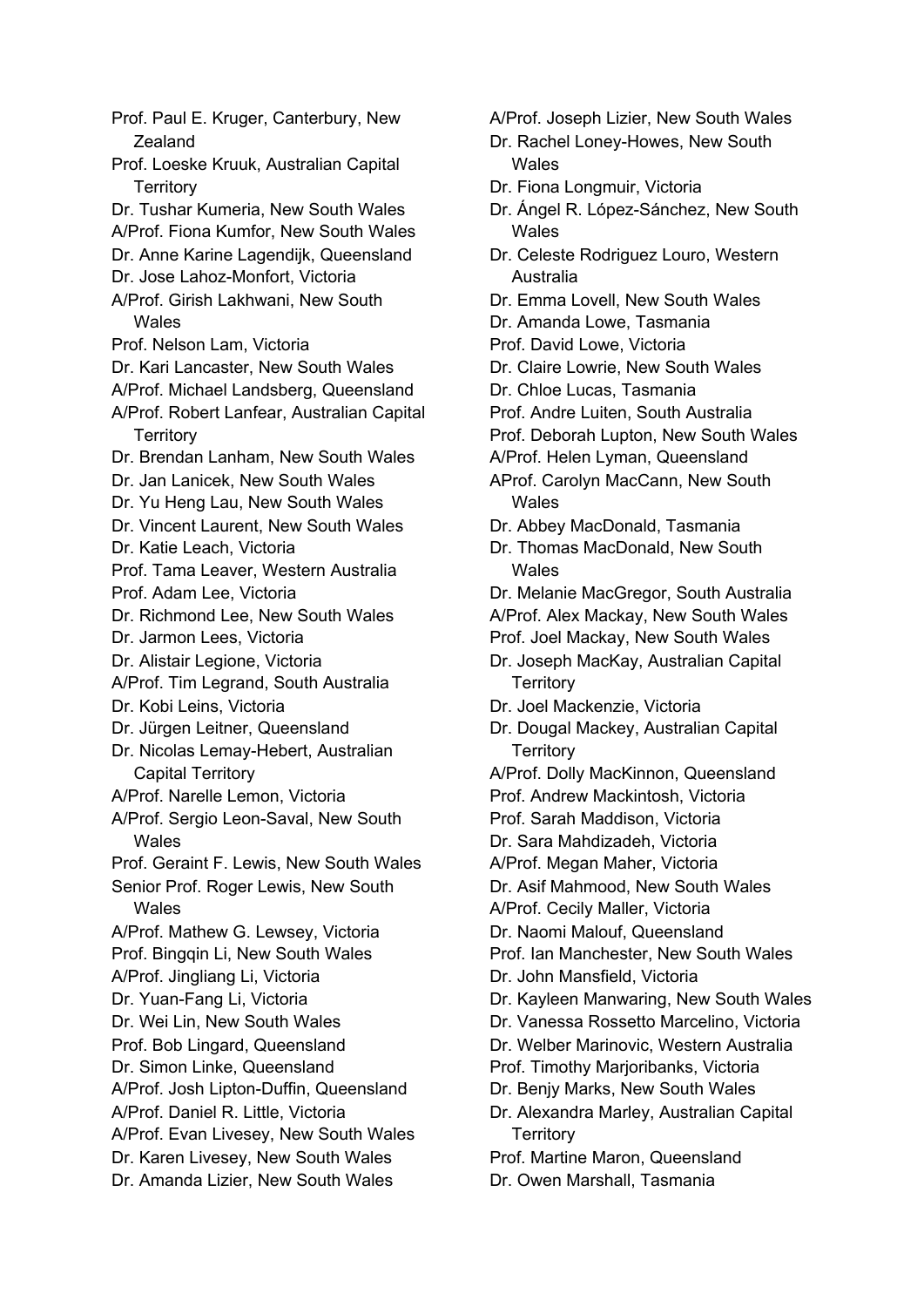A/Prof. Sarah Martell, New South Wales Prof. Andy Martin, Victoria Dr. Lee Martin, Victoria Dr. Shashank Masaldan, Victoria Dr. Alexander F Mason, New South Wales Mostafa Kamal Masud, Queensland Prof. Stephan Matthai, Victoria Dr. Helen Maynard-Casely, New South **Wales** Prof. Genevieve McArthur, New South **Wales** Prof. Ian McArthur, Western Australia Prof. Tricia McCabe, New South Wales Dr. Hannah McCann, Victoria Prof. Michael McCarthy, Victoria Prof. James McCaw, Victoria Prof. Alistair McCulloch, South Australia A/Prof. Matt McDonald, Queensland Dr. Carmel McDougall, Queensland Dr. Celina McEwen, New South Wales Prof. Geoffrey McFadden FAA FASP FASM, Victoria Dr. Alice E. McGovern, Victoria Dr. Una McIlvenna, Victoria Dr. Laura McKemmish, New South Wales Dr. Lara McKenzie, Western Australia Prof. Sharynne McLeod, ARC Future Fellow 2009, New South Wales A/Prof. Karen McNamara, Queensland Prof. Ian McNiven, Victoria Dr. Hayley McQuilten, Victoria Dr. Sarah McSweeney, Victoria A/Prof. Nikhil Medhekar, Victoria Distinguished Prof. Belinda Medlyn, New South Wales Dr. James Meese, Victoria Prof. Patrick Meir, Australian Capital **Territory** Dr. Ariella Meltzer, New South Wales Dr. Trevor Mendel, Australian Capital **Territory** Dr. Joanna Mendelssohn, Victoria Dr. Margaret Kristin Merga, Western Australia Dr. Srinivas Mettu, Victoria Prof. Inger Mewburn, Australian Capital **Territory** Dr. Amelie Meyer, Tasmania

Prof. Bernd Meyer, Victoria Prof. Adam Micolich, New South Wales Dr. Branka Miljevic, Queensland Dr. Joel C Miller, Victoria Prof. Meghan S. Miller, Australian Capital **Territory** Prof. Tim Miller, Victoria A/Prof. Monica Minnegal, Victoria Dr. AJ Mitchell, Australian Capital Territory Distinguished Prof. Arnan Mitchell, Victoria Dr. Kieren Mitchell, South Australia A/Prof. Nicole Mockler, New South Wales Dr. Fallon Mody, Victoria Dr. Benjamin Montet, New South Wales A/Prof. Nikki Moodie, Victoria Dr. Ben Moore, New South Wales A/Prof. Evan G. Moore, Queensland Dr. Joslin Moore, Victoria A/Prof. Mark Moore, New South Wales Dr. Louis Moresi, Australian Capital **Territory** Dr. Kaye Morgan, Victoria Prof. Craig Moritz, Australian Capital **Territory** Dr. Kylie Morphett, Queensland Marc Morris, Queensland Dr. Narrelle Morris, Western Australia Prof. Adam David Morton, New South Wales Dr. Craig Morton, Victoria Prof. Lyria Bennett Moses, New South Wales Dr. Tristan Moss, Australian Capital **Territory** Dr. Mickael Mounaix, Queensland Dr. Sima Mousavi, Australian Capital **Territory** Dr. Markus Muellner, ARC Future Fellow, New South Wales Mr. Jack Muir, California, United States of America A/Prof. Paul Munro, New South Wales Prof. Michael Murphy, Victoria Dr. Simon J. Murphy, New South Wales Prof. Tara Murphy, New South Wales Dr. Hannah Lauren Murray, Merseyside, UK Prof. Michael Murray, South Australia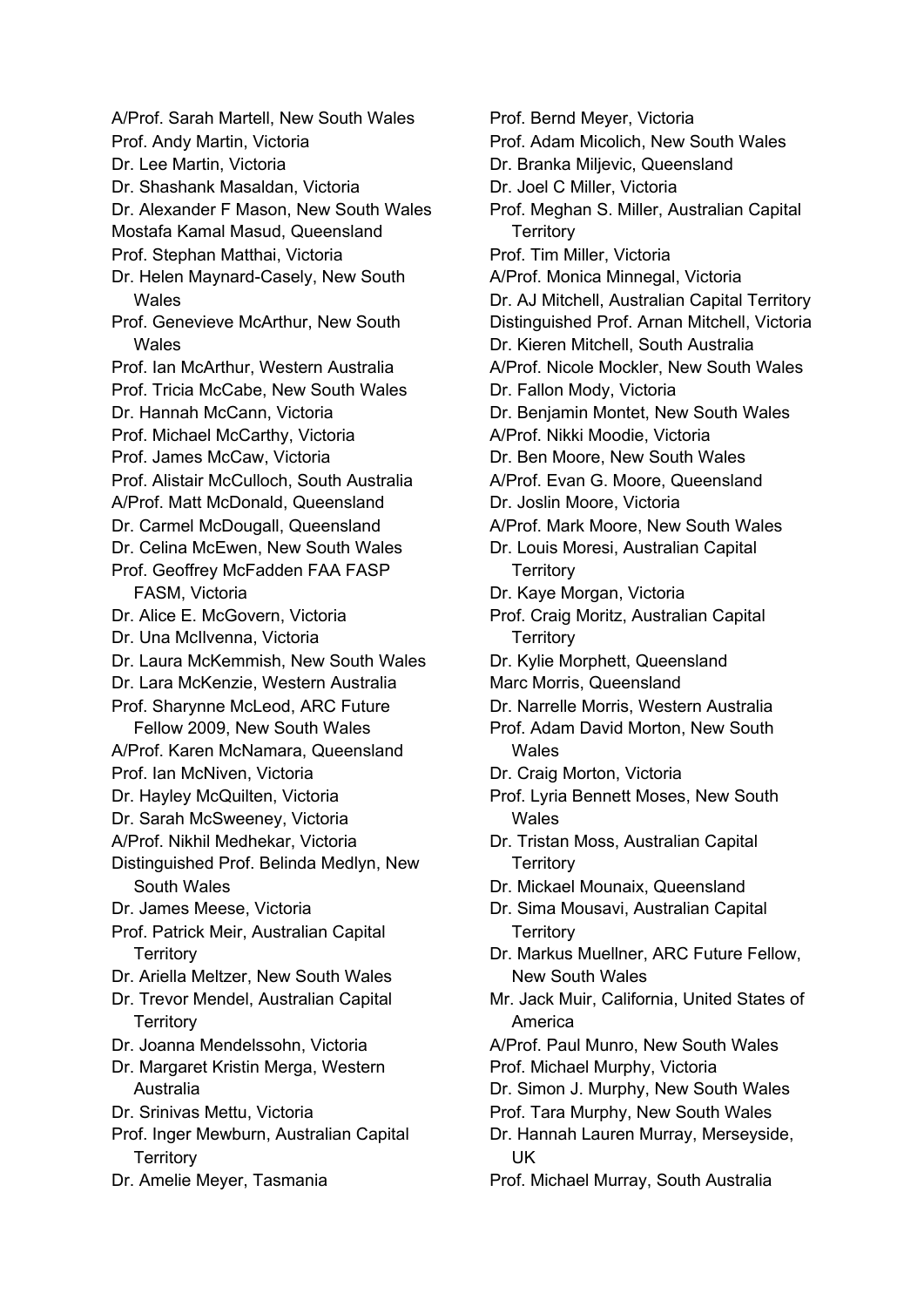A/Prof. Toby Murray, Victoria Dr. Thomas Naderer, Victoria Prof. Shinichi Nakagawa, New South Wales Dr. Dominic De Nardo, Victoria Dr. Ajay Narendra, New South Wales Prof. Rory Nathan, Victoria Dr. Kathleen Neal, Victoria A/Prof. Oliver Nebel, Victoria Dr. Yona Nebel-Jacobsen, Victoria Dr. Christian Nefzger, Queensland Mr. Thomas Nelson, South Australia Prof. Elizabeth New, New South Wales Kim Newman, Queensland Prof. Ainsley Newson, New South Wales Dr. Wendy Ng, Victoria Dr. Hien Nguyen, Victoria Dr. Luong Ngoc Nguyen, New South **Wales** Prof. Nam-Trung Nguyen, Queensland Dr. Thanh Vinh Nguyen, New South Wales Dr. Vu Nguyen, Oxfordshire, United Kingdom Dr. Seyedeh Maryam Alavi Nia, New South Wales Dr. Thomas Nicholls, West Yorkshire, United Kingdom Prof. Emily Nicholson, Victoria A/Prof. Dale Nimmo, New South Wales Dr. Daniel Noble, Australian Capital **Territory** Prof. Karin Nordstrom, South Australia Dr. Alex Norman, New South Wales Ryan North, New South Wales Dr. Leonardo Novelli, Victoria Dr. Melanie O'Brien, Western Australia Dr. Erin O'Donnell, Victoria Prof. Anthony O'Mullane, Queensland A/Prof. Craig O'Neill, New South Wales Prof. Sandy O'Sullivan, New South Wales Dr. Elise Klein OAM, Australian Capital **Territory** Prof. Christopher Ocker, Director, Medieval and Early Modern Studies Program, IRCI, ACU, Victoria A/Prof. Gillian Oliver, Victoria Prof. Jake Olivier, New South Wales

- Dr. Cheng Soon Ong, Australian Capital **Territory**
- Dr. Aaron Opdyke, New South Wales
- Dr. Davide Christian Orazi, Victoria
- Dr. James Osborne, Victoria
- Dr. Natalie Osborne, Queensland
- A/Prof. Jen Overbeck, Victoria
- Dr. Patrick J. Owen, Victoria
- Dr. Amanda Padovan, Australian Capital **Territory**
- Dr. Julia Pagan, Queensland
- Dr. Baden Pailthorpe, Australian Capital **Territory**
- A/Prof. Lisa Palmer, Victoria
- Dr. Michael Pan, Victoria
- Dr. Shirui Pan, Victoria
- Dr. Olga Panagiotopoulou, Victoria
- Dr. Fiona Panther, Western Australia
- Dr. Alexie Papanicolaou, New South **Wales**
- Prof. Abelardo Pardo, South Australia
- Prof. Susan Park, New South Wales
- ARC Laureate Fellow Sharon Parker, Western Australia
- Prof. Michael Parker, Victoria
- Dr. Stacey L. Parker, Queensland
- Dr. Helen Paterson, New South Wales
- Dr. Naomi Paxton, Queensland
- Dr. Collin F. Payne, Australian Capital **Territory**
- Dr. Natali Pearson, New South Wales
- Dr. Martin Peeks, New South Wales
- Dr. Alison Peel, Queensland

Daniel Pejic, Victoria

- Prof. Mike Le Pelley, New South Wales
- Dr. Samintha Perera, Victoria
- A/Prof. Andrew Perfors, Victoria
- Dr. Trent Perry, Victoria
- Dr. Varghese Peter, New South Wales
- Dr. Michael Pfrunder, Queensland
- Dr. Varsha Pilbrow, Victoria

Dr. Rhiannon Pilkington, South Australia

- Prof. Kylie Pitt, Queensland
- Dr. Darren Plett, South Australia
- A/Prof. Sally Plush, South Australia
- Dr. Philip Pond, Victoria
- A/Prof. Kathryn Poole, New South Wales Dr. Benjamin Pope, Queensland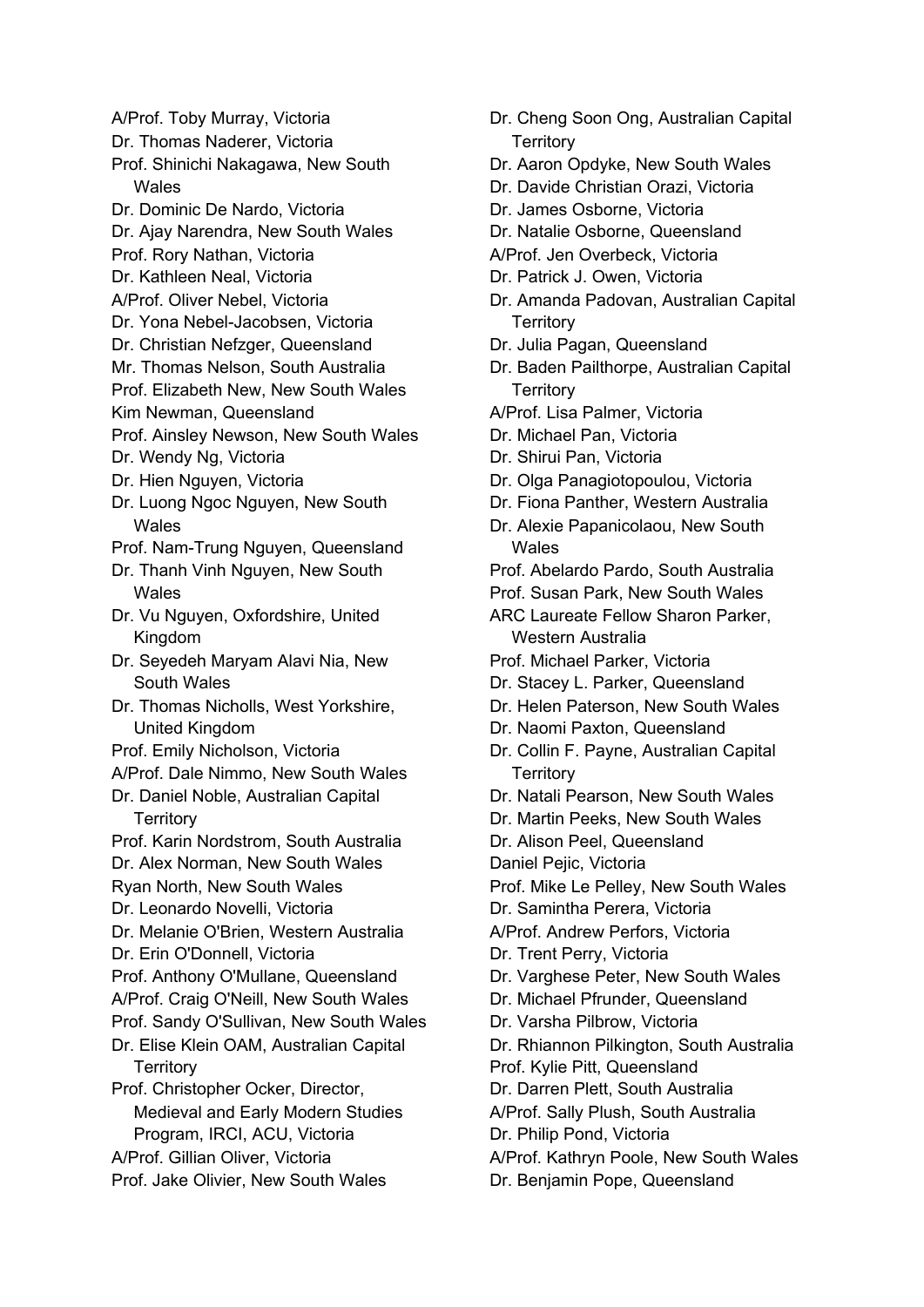Prof. Rachel Popelka-Filcoff, Victoria A/Prof. Martin Porr, Western Australia Dr. Mark W. Post, New South Wales A/Prof. Emily Potter, Victoria Prof. Christopher Poulton, New South Wales Dr. David Powell, Australian Capital **Territory** Dr. Amy Prendergast, Victoria Dr. David Price, Victoria A/Prof. Erin P. Price, Queensland Prof. Gavin Prideaux, South Australia Dr. Daniel Priebbenow, Victoria Dr. Susie Protschky, Victoria A/Prof. Peter C. Pugsley, South Australia A/Prof. Tara Pukala, South Australia Dr. Genevieve L. Quek, Gelderland, **Netherlands** Dr. Thomas Quella, Victoria Prof. Caroline Rae, New South Wales Dr. Md. Arifur Rahim, New South Wales A/Prof. Rajesh Ramanathan, Victoria Dr. Joshua P. Ramsay, Western Australia Dr. Vincent Raoult, New South Wales Dr. Victoria Rawlings, New South Wales Dr. Peter J. Reece, New South Wales Dr. Christian Reepmeyer, Queensland Ms. Nicole Reichelt, Victoria A/Prof. Suzie Reichman, Victoria Prof. Marilyn Renfree, Victoria Prof. Greg Restall, Victoria Prof. Jonathan Rhodes, Queensland Prof. Anina Rich, New South Wales A/Prof. Bernadette Richards, South Australia Dr. Julie Rickwood, Australian Capital **Territory** A/Prof. Stewart Riddle, Queensland A/Prof. David Ridout, Victoria Dr. Nicole J. Rijs, New South Wales Prof. Susan Harris Rimmer, Queensland Dr. Christian Rinke, Queensland Prof. Noah Riseman, Victoria Prof. Euan Ritchie, Victoria Dr. Justin Rizzari, Victoria Dr. Jelena Rnjak-Kovacina, New South Wales

Dr. Benjamin Roberts, Queensland

Australia A/Prof. Steven Roberts, Victoria Dr. Elizabeth Roberts-Pedersen, New South Wales Dr. Patrick A. Robertson, Oxfordshire, United Kingdom A/Prof. Shanthi Robertson, New South Wales Dr. Serje Robidoux, New South Wales Dr. Amanda K. Robinson, New South **Wales** Prof. Sharon Robinson, New South Wales Dr. Gerald Roche, Victoria Dr. Steven Roche, Victoria Dr. Nigel Rogasch, South Australia AProf. Kerrylee Rogers, New South Wales Prof. Sven Rogge, New South Wales Prof. Andrew Rohl, Western Australia Dr. Shaun Roman, New South Wales Dr. Irene Gallego Romero, Victoria Dr. Adam Rose, Victoria Prof. Gideon Rosenbaum, Queensland Prof. Ned Rossiter, New South Wales Prof. Matthew Roughan, South Australia Prof. Moninya Roughan, New South Wales Dr. Matthew Rowles, Western Australia Dr. Emily Roycroft, Australian Capital **Territory** A/Prof. Mark Rubin, New South Wales Prof. Benjamin Rubinstein, Victoria Dr. Ashley Ruiter, Australian Capital **Territory** Mr. James Rule, Victoria Dr. Rebecca Runting, Victoria Prof. Lynette Russell AM, Victoria Prof. Sarah Russell, Victoria Dr. Stephanie Russo, New South Wales Prof. Renae Ryan, New South Wales Dr. Lauren Sadow, Australian Capital **Territory** Dr. Frank Sainsbury, Queensland Dr. Amin Sakzad, Victoria Dr. Nisa Salim, Victoria Prof. Malcolm Sambridge, Australian Capital Territory

Dr. David Michael Roberts, South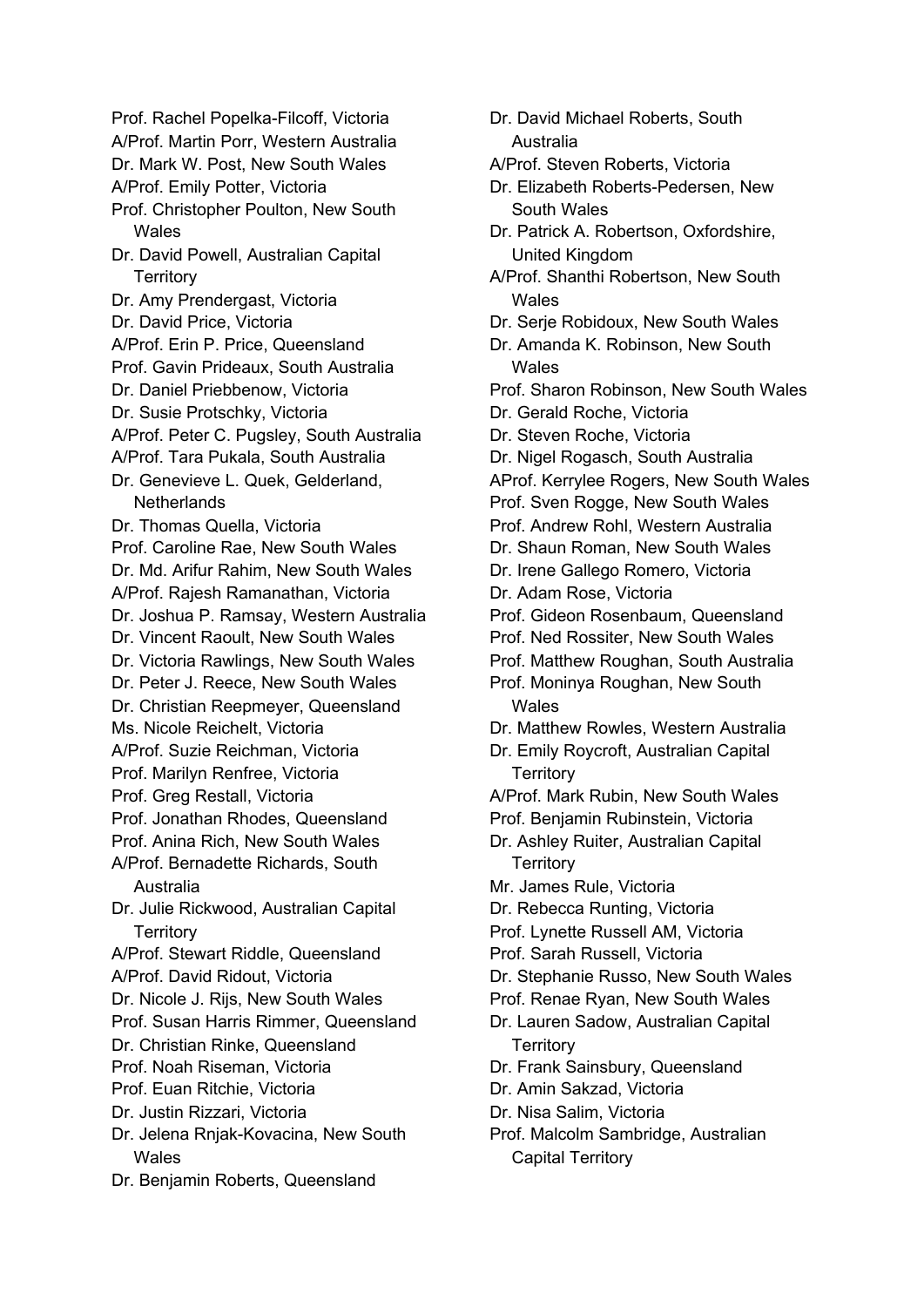Dr. Jesse van de Sande, New South Wales Dr. Jenna Sapiano, Monash University Dr. Derek Sarovich, Queensland Dr. Erdinc Saygin, Western Australia Dr. Timothy Schaerf, New South Wales Dr. Thomas Scheckter, New South Wales Dr. Hayden Schilling, New South Wales Prof. David Schlosberg, New South Wales Dr. Michael Schmidt, New South Wales Prof. Timothy Schmidt, New South Wales Prof. David Schoeman, Queensland A/Prof. Robyn Schofield, Victoria Dr. Brett Scholz, Australian Capital **Territory** Prof. Kate Schroder, Queensland Dr. Benjamin Schwessinger, Australian Capital Territory Dr. Nichollas Scott, Victoria A/Prof. Glen Searle, New South Wales A/Prof. Marie Segrave, Victoria Dr. Kate Selway, New South Wales Prof. Patrick Sexton, Victoria Dr. Adam Shahine, Victoria Dr. Mahdokht Shaibani, Victoria A/Prof. Jeff Shao, Victoria Prof. Robert Sharp, Australian Capital **Territory** Dr. Éidín Ní Shé, New South Wales Dr. Suzie Sheehy, Victoria A/Prof. Tiffany Shellam, Victoria A/Prof. Jun Shen, New South Wales Prof. Adrian Sheppard, Australian Capital **Territory** Dr. Jill Sheppard, Australian Capital **Territory** Dr. Merryn Sherwood, Victoria A/Prof. Olga Shimoni, New South Wales Dr. Michael Short, South Australia Dr. Gabriel da Silva, Victoria Dr. Jeremy Silver, Victoria A/Prof. Debbie Silvester-Dean, Western Australia Prof. Cedric Simenel, Australian Capital **Territory** Dr. Zora Simic, New South Wales Prof. Matthew Simpson, Queensland Prof. Scott A. Sisson, New South Wales

Prof. William Skinner, South Australia Prof. Jill Slay, South Australia A/Prof. Erica Sloan, Victoria Prof. Ian Hugh Sloan, New South Wales Prof. Michael Small, Western Australia Dr. Ashleigh Smith, South Australia Dr. Bradley P. Smith, Queensland Dr. Euan Smith, South Australia Dr. Jonathan Smith, New South Wales Dr. Naomi Smith, Victoria Prof. Tanya M. Smith, Queensland Dr. Veronica Sofianos, Western Australia Dr. Victor Sojo, Victoria Dr. Rochelle Soo, Queensland Dr. Peter Southon, New South Wales Dr. Dino Spagnoli, Western Australia Dr. Miranda Stanyon, Victoria Dr. Nik Steffens, Queensland Dr. Sam Stehbens, Queensland Mr. Eike Steinig, Queensland A/Prof. Dennis Stello, New South Wales Prof. Martina Stenzel, ARC Laureate Fellow, New South Wales A/Prof. Elizabeth Stephens, Queensland Dr. Adam Stevens, Western Australia Dr. Gordon Stevenson, New South Wales Dr. Dejan Stojanovic, Australian Capital **Territory** Prof. Yvonne Stokes, South Australia A/Prof. Yolande Strengers, Victoria Dr. Keir Strickland, Victoria Dr. Karin von Strokirch, New South Wales Dr. Catherine Strong, Victoria Prof. Peter J. Stuckey, Victoria Prof. Michael P. H. Stumpf, Victoria Dr. Irene Suarez-Martinez, Western Australia Prof. Fedor Sukochev, 2017 ARC Australian Laureate Fellow, Professor of Mathematics, New South Wales A/Prof. Anna Sullivan, South Australia Dr. Nicole Sully, Queensland Prof. Christopher Sumby, South Australia Prof. Roger Summers, Victoria Dr. Tyne Daile Sumner, Victoria Dr. Qian Sun, Victoria Dr. Mahesh Suryawanshi, New South Wales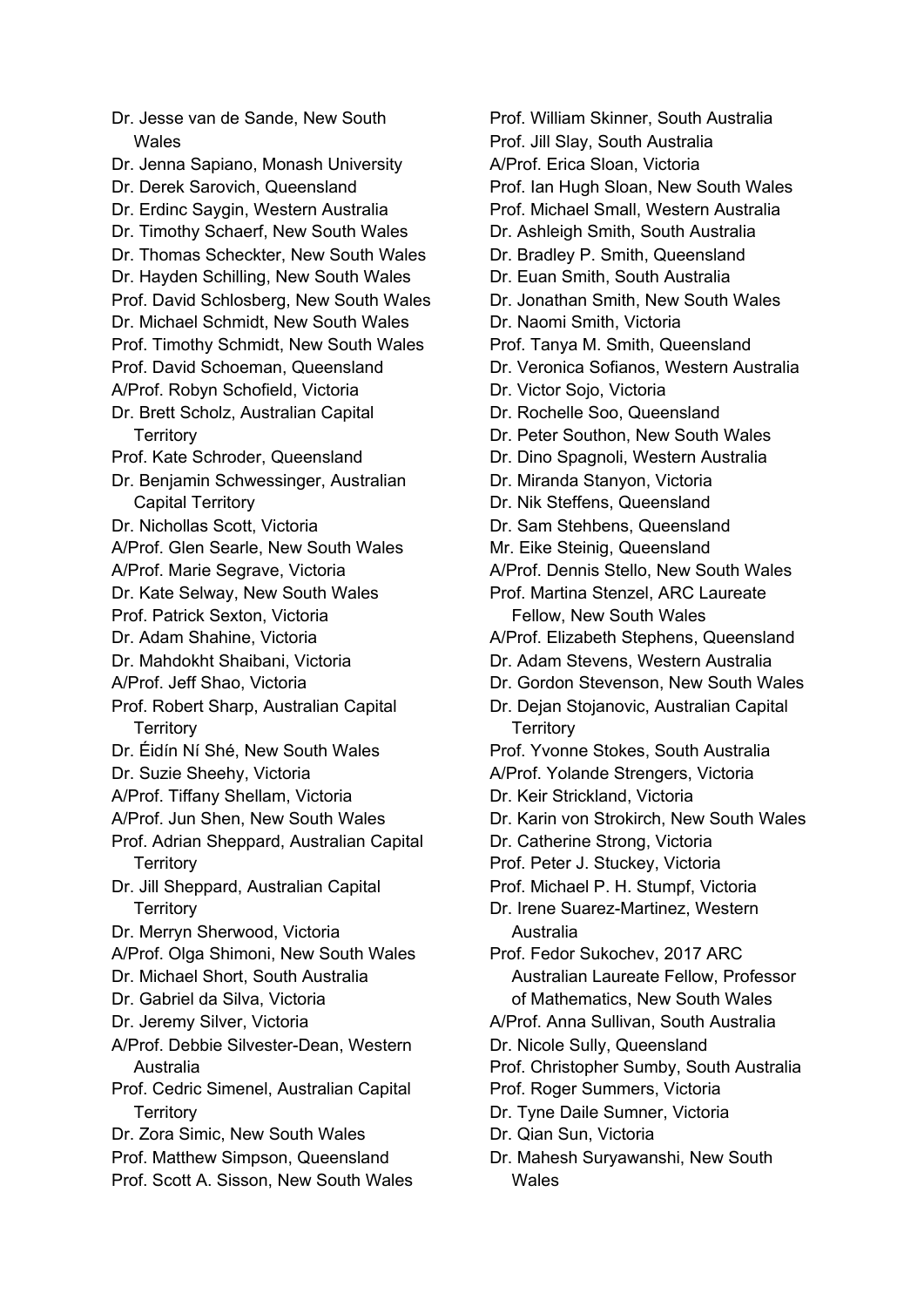Dr. Duncan Sutherland, Australian Capital **Territory** A/Prof. Guido Tack, Victoria Mr. Ben Tadgell, Victoria Dr. Joanna Tai, Victoria Dr. Matthew Tam, Victoria Dr. Emi Tanaka, Victoria Dr. Alex Tang, Western Australia Dr. Ryan Tangney, New South Wales Dr. Garth Tarr, New South Wales Dr. Murad Tayebjee, New South Wales A/Prof. Edward N Taylor (2013 DECRA & 2016 Future Fellow), Victoria Dr. Jamie Tedeschi, Western Australia Dr. Edoardo Tescari, Victoria Dr. Zoë Thomas, New South Wales Prof. Alistair Thomson, Victoria Dr. Vicki Thomson, South Australia Dr. Quoc Thong Le Gia, New South Wales Prof. Pall Thordarson, New South Wales A/Prof. Lukar Thornton, Victoria A/Prof. John Tibby, South Australia Prof. Richard Tilley, New South Wales Dr. Martin Tomko, Victoria Prof. Stephen Tomsen, New South Wales Dr. Wei Tong, Victoria Dr. Alice Towler, New South Wales Prof. Thanh Tran, New South Wales Dr. Christoph Treude, South Australia Prof. Stephanie Trigg, Victoria Dr. Sarah E. Truman, Victoria Dr. Yi-Shan Tsai, Victoria Dr. David Turner, Victoria Dr. Karly Turner, New South Wales Dr. Lincoln Turner, Victoria Prof. Mark Turner, Queensland Prof. Chris Turney, New South Wales Prof. Andrew Turpin, Victoria Dr. Kate Umbers, New South Wales Prof. Enrico Valdinoci, 2019 ARC Australian Laureate Fellow, Professor of Mathematics, Western Australia Dr. Ann-Maree Vallence, Western Australia Prof. Corneel Vandelanotte, Queensland Dr. Leah Williams Veazey, New South Wales

Dr. Macarena de la Vega de León, Victoria A/Prof. Koushik Venkatesan, New South Wales A/Prof. Heroen Verbruggen, Victoria Prof. Claudia Vickers, Australian Capital **Territory** Dr. Dragoslav Vidovic, Victoria A/Prof. Sumeet Walia, Victoria ARC Future Fellow A/Prof. Vincent Wallace, Western Australia A/Prof. Lynley Wallis, Queensland Prof. Thomas Wallis, Hessen, Germany ARC Laureate Fellow Prof. Toby Walsh, New South Wales Prof. Andrew Walter, Victoria Prof. Jingbo Wang, Western Australia Prof. Sarah Ward, Liaoning, China Prof. Glenda Wardle, New South Wales Prof. Mark Wardle, New South Wales Prof. Coral Warr, Tasmania A/Prof. Charles Warren, New South Wales Dr. Kate Warren, Australian Capital **Territory** Dr. Narelle Warren, Victoria Prof. David Warton, New South Wales Dr. Sally Wasef, Queensland Dr. Mark Waters, Western Australia James Watson, New South Wales Dr. Stephanie Watts-Fawkes, Victoria Prof. Geoff Webb, Victoria Dr. Claire Weekley, Victoria Dr. Megan Weier, New South Wales Dr. Vera Weisbecker, South Australia Prof. Steven Weller, New South Wales Dr. Robert Wellington, Australian Capital **Territory** Dr. Naomi Wells, New South Wales Dr. Tim Werner, Victoria Dr. Ross Westoby, Queensland Prof. Michael Scott Wheatland, New South **Wales** Prof. Sarah Wheeler, South Australia Dr. Donna Whelan, Victoria Dr. Alison White, Queensland Dr. Angela White, Australian Capital **Territory** 

Dr. Devin White, New South Wales